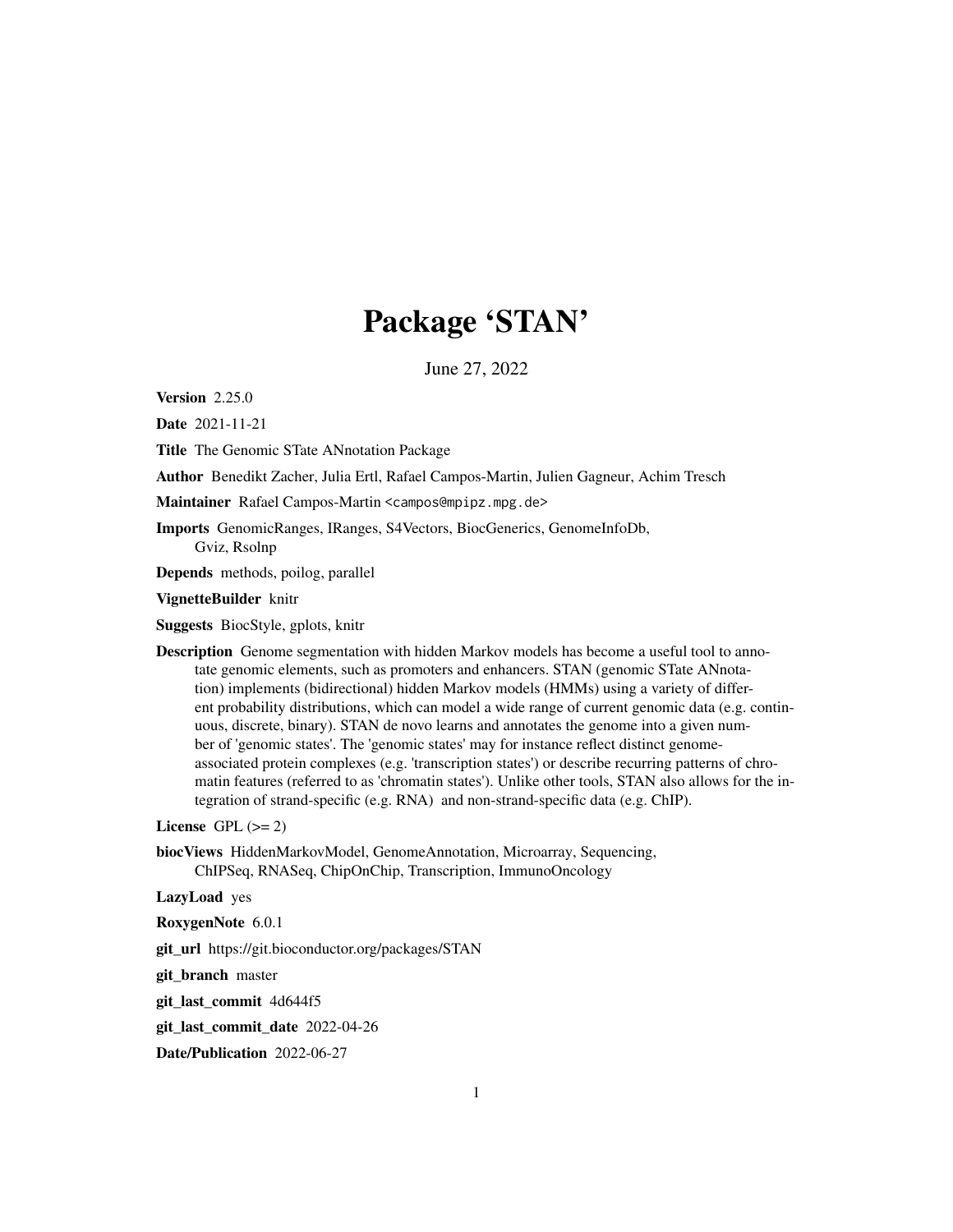## R topics documented:

|                  | 3              |
|------------------|----------------|
|                  | 3              |
|                  | $\overline{4}$ |
|                  | 5              |
|                  | 6              |
|                  | 6              |
|                  | $\overline{7}$ |
|                  | 7              |
|                  | 8              |
|                  | 9              |
|                  | 9              |
|                  | 10             |
|                  | 10             |
|                  | 11             |
| flags            | 13             |
|                  | 13             |
|                  | 14             |
|                  | 15             |
|                  | 16             |
|                  | 16             |
|                  | 17             |
|                  | 18             |
|                  | 19             |
|                  | 19             |
|                  | 20             |
|                  | 21             |
|                  | 22             |
|                  | 22             |
|                  | 23             |
|                  | 24             |
|                  | 24             |
|                  | 24             |
|                  | 25             |
|                  | 26             |
|                  | 26             |
|                  | 27             |
|                  | 27             |
|                  | 28             |
|                  | 28             |
| yeastTF SGDGenes | 29             |
|                  | 29             |
|                  | 30             |
|                  |                |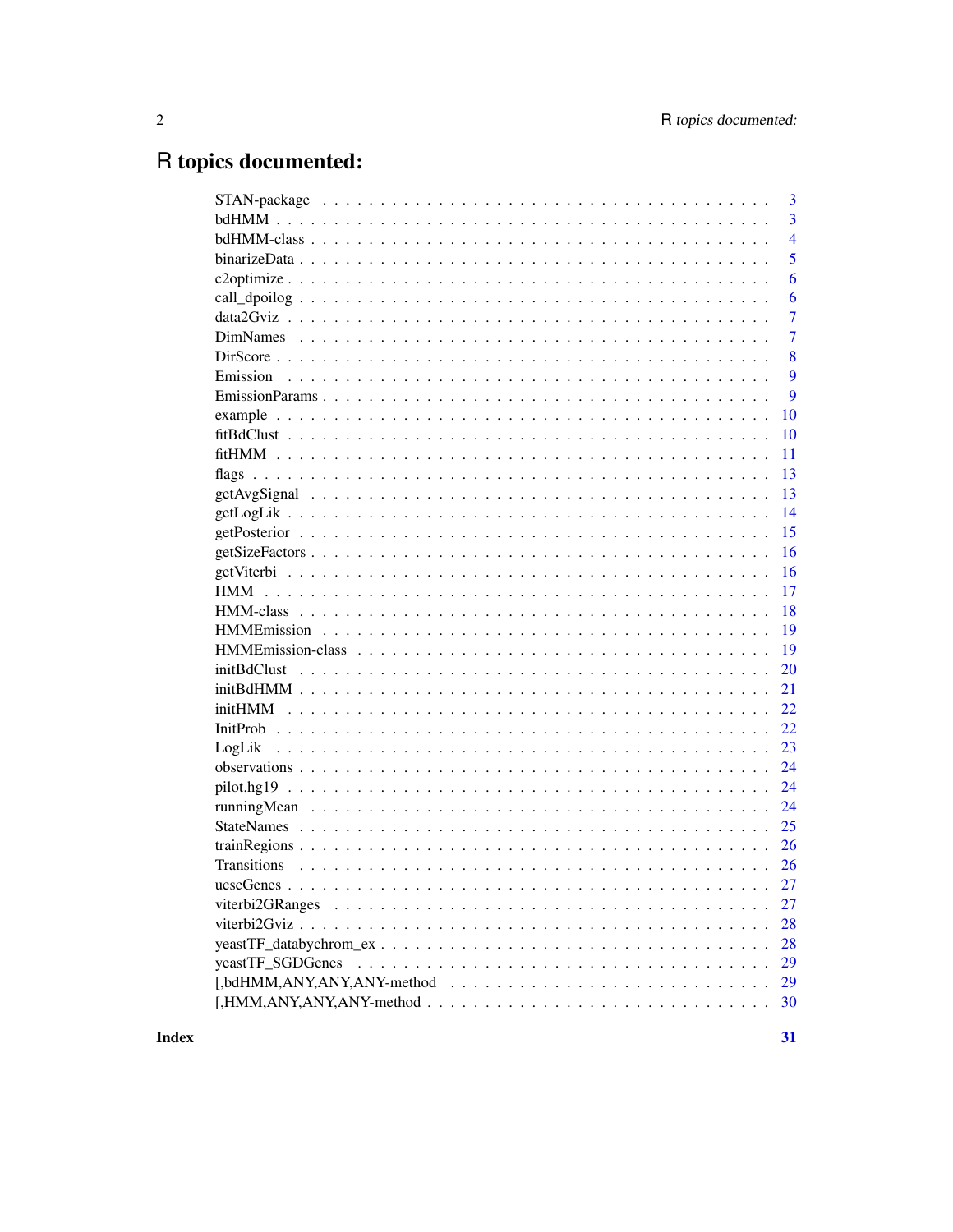<span id="page-2-0"></span>

The genomic STate ANnotation package

#### Author(s)

Benedikt Zacher, Julia Ertl, Julien Gagneur, Achim Tresch

## References

Zacher, B. and Lidschreiber, M. and Cramer, P. and Gagneur, J. and Tresch, A. (2014): Annotation of genomics data using bidirectional hidden Markov models unveils variations in Pol II transcription cycle Mol. Syst. Biol. 10:768

bdHMM *Create a bdHMM object*

#### Description

This function creates a bdHMM function.

#### Usage

```
bdHMM(initProb = numeric(), transMat = matrix(numeric(), ncol = 0, nrow =
 0), emission, nStates = numeric(), status = character(),
  stateNames = character(), dimNames = character(),
  transitionsOptim = "analytical", directedObs = integer(),
 dirScore = numeric())
```
#### Arguments

| initProb   | Initial state probabilities.                                                                                                                                                                                                                                      |
|------------|-------------------------------------------------------------------------------------------------------------------------------------------------------------------------------------------------------------------------------------------------------------------|
| transMat   | Transition probabilities                                                                                                                                                                                                                                          |
| emission   | Emission parameters as an HMME mission object.                                                                                                                                                                                                                    |
| nStates    | Number of states.                                                                                                                                                                                                                                                 |
| status     | Status of the bdHMM. 'Initial' means that the model was not fitted yet. 'EM'<br>means that the model was optimized using Expectation maximization.                                                                                                                |
| stateNames | Indicates directinality of states. States can be forward (F1, F2, , Fn), reverse<br>$(R1, R2, , Rn)$ or undirectional $(U1, U2, , Um)$ . Number of F and R states<br>must be equal and twin states are indicated by integers in id (e.g. F1 and R1 and<br>twins). |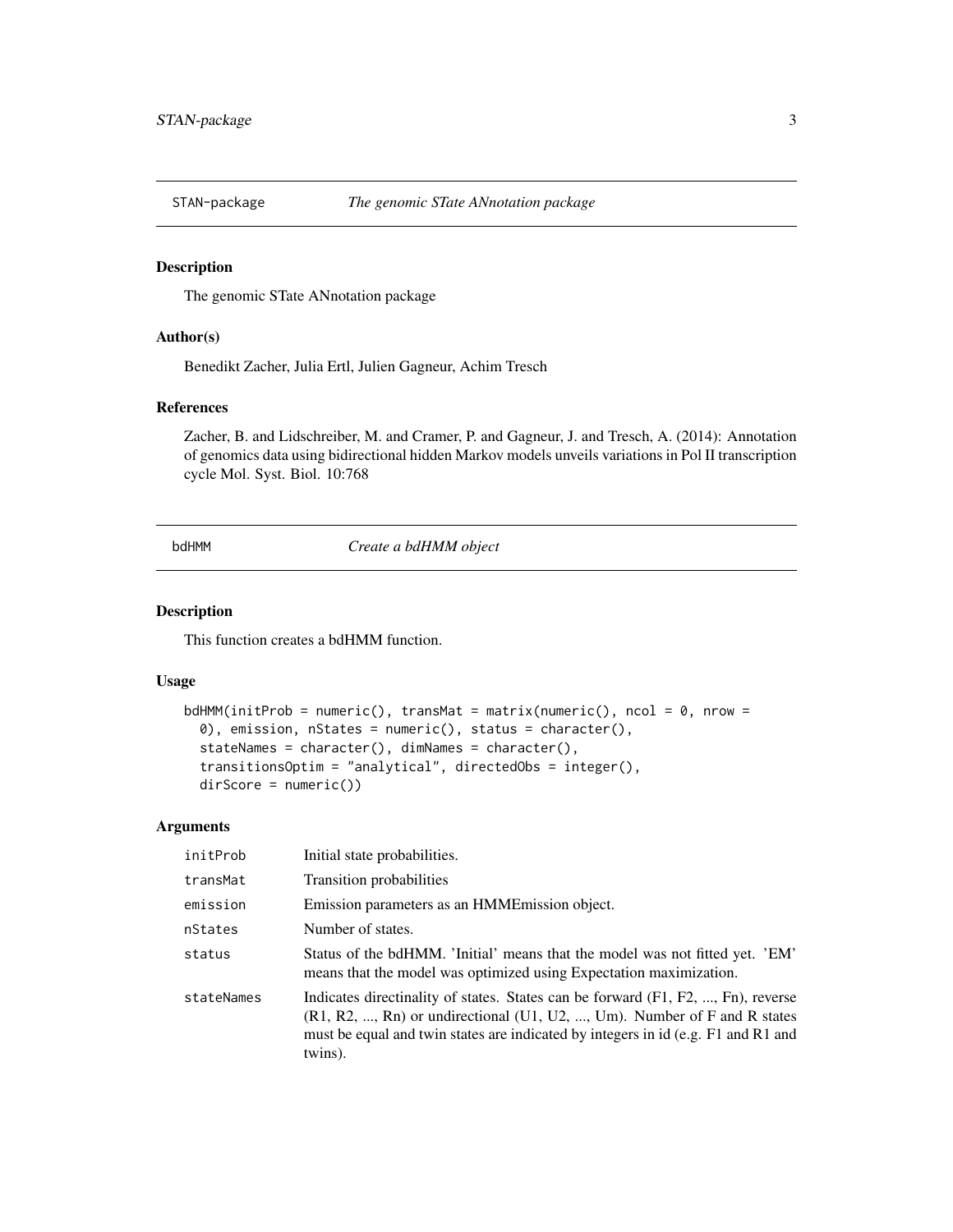<span id="page-3-0"></span>

| dimNames         | Names of data tracks.                                                                                                                                                                                                                                                                                                |
|------------------|----------------------------------------------------------------------------------------------------------------------------------------------------------------------------------------------------------------------------------------------------------------------------------------------------------------------|
| transitionsOptim |                                                                                                                                                                                                                                                                                                                      |
|                  | There are three methods to choose from for fitting the transitions. Bidirectional<br>transition matrices (invariant under reversal of time and direction) can be fitted<br>using c('rsolnp', 'analytical'). 'None' uses standard update formulas and the<br>resulting matrix is not constrained to be bidirectional. |
| directedObs      | An integer indicating which dimensions are directed. Undirected dimensions are<br>0. Directed observations must be marked as unique integer pairs. For instance<br>$c(0,0,0,0,0,1,1,2,2,3,3)$ contains 5 undirected observations, and thre pairs (one<br>for each direction) of directed observations.               |
| dirScore         | Directionlity score of states of a fitted bdHMM.                                                                                                                                                                                                                                                                     |

## Value

bdHMM

## See Also

[HMMEmission](#page-18-1)

#### Examples

```
nStates = 5
stateNames = c('F1', 'F2', 'R1', 'R2', 'U1')
means = list(4, 11, 4, 11, -1)Sigma = lapply(list(4,4,4,4,4), asmatrix)transMat = matrix(1/nStates, nrow=nStates, ncol=nStates)
initProb = rep(1/nStates, nStates)
myEmission = list(d1=HMMEmission(type='Gaussian', parameters=list(mu=means, cov=Sigma), nStates=length(means)))
```
bdhmm = bdHMM(initProb=initProb, transMat=transMat, emission=myEmission, nStates=nStates, status='initial', stat

<span id="page-3-1"></span>bdHMM-class *This class is a generic container for bidirectional Hidden Markov Models.*

#### Description

This class is a generic container for bidirectional Hidden Markov Models.

## **Slots**

initProb Initial state probabilities. transMat Transition probabilities emission Emission parameters as an HMMEmission object. nStates Number of states.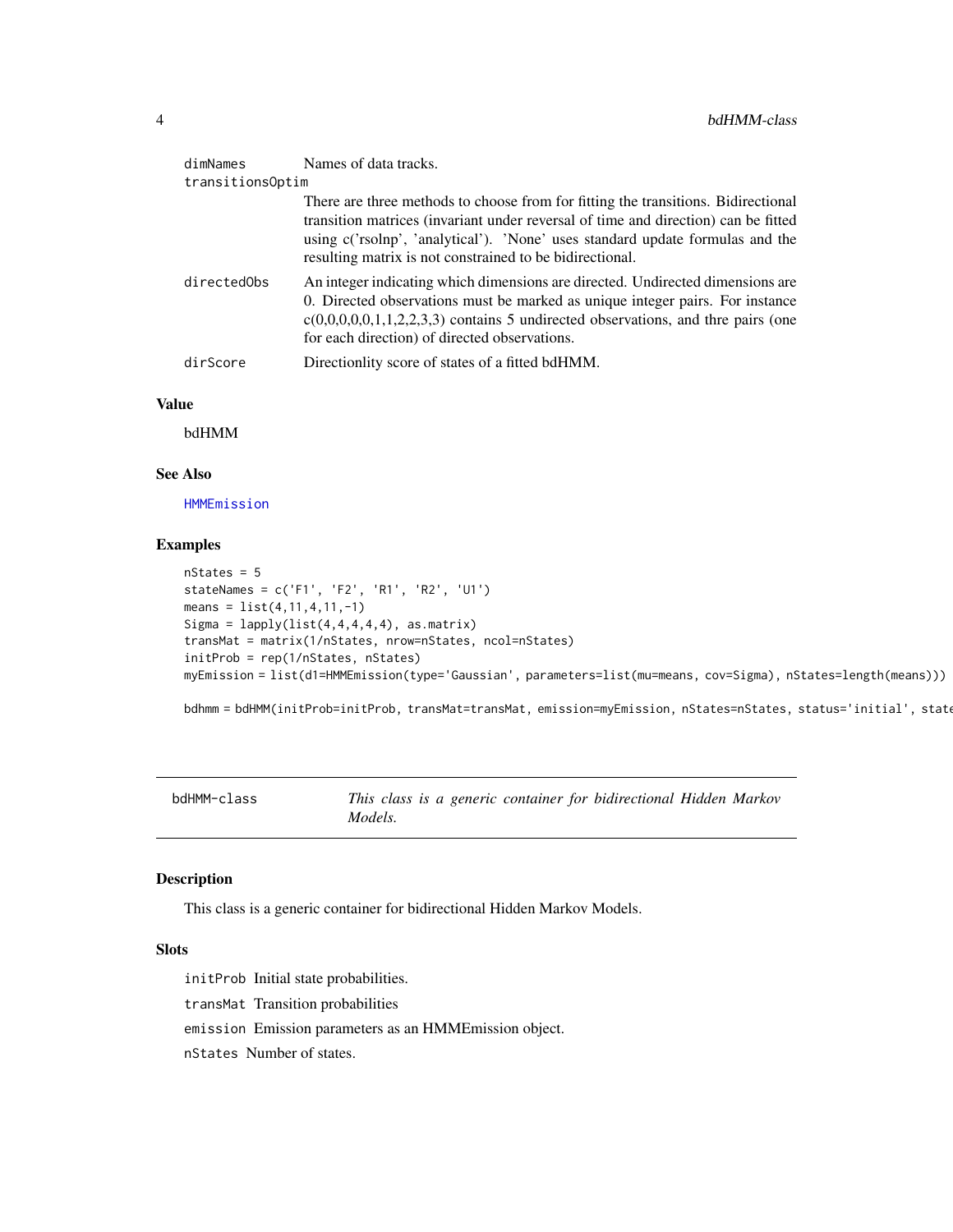#### <span id="page-4-0"></span>binarizeData 5

status of the HMM. On of c('initial', 'EM').

stateNames State names.

dimNames Names of data tracks.

LogLik Log likelihood of a fitted HMM.

transitionsOptim There are three methods to choose from for fitting the transitions. Bidirectional transition matrices (invariant under reversal of time and direction) can be fitted using c('rsolnp', 'ipopt'). 'None' uses standard update formulas and the resulting matrix is not constrained to be bidirectional.

directedObs An integer indicating which dimensions are directed. Undirected dimensions are 0. Directed observations must be marked as unique integer pairs. For instance  $c(0,0,0,0,0,1,1,2,2,3,3)$ contains 5 undirected observations, and thre pairs (one for each direction) of directed observations.

dirScore Directionlity score of states of a fitted bdHMM.

#### See Also

[HMMEmission](#page-18-1)

## Examples

```
nStates = 5
stateNames = c('F1', 'F2', 'R1', 'R2', 'U1')
means = list(4, 11, 4, 11, -1)Sigma = lapply(list(4,4,4,4,4), as matrix)transMat = matrix(1/nStates, nrow=nStates, ncol=nStates)
initProb = rep(1/nStates, nStates)
myEmission = list(d1=HMMEmission(type='Gaussian', parameters=list(mu=means, cov=Sigma), nStates=length(means)))
```
bdhmm = bdHMM(initProb=initProb, transMat=transMat, emission=myEmission, nStates=nStates, status='initial', state

binarizeData *Binarize Sequencing data with the default ChromHMM binarization*

#### Description

Binarize Sequencing data with the default ChromHMM binarization

#### Usage

```
binarizeData(obs, thresh = 1e-04)
```
#### Arguments

| obs    | The observations. A list of one or more entries containing the observation matrix |
|--------|-----------------------------------------------------------------------------------|
|        | (numeric) for the samples (e.g. chromosomes).                                     |
| thresh | Upper tail probability to find a value equal or higher than Y ( $P(Y \ge y)$ )    |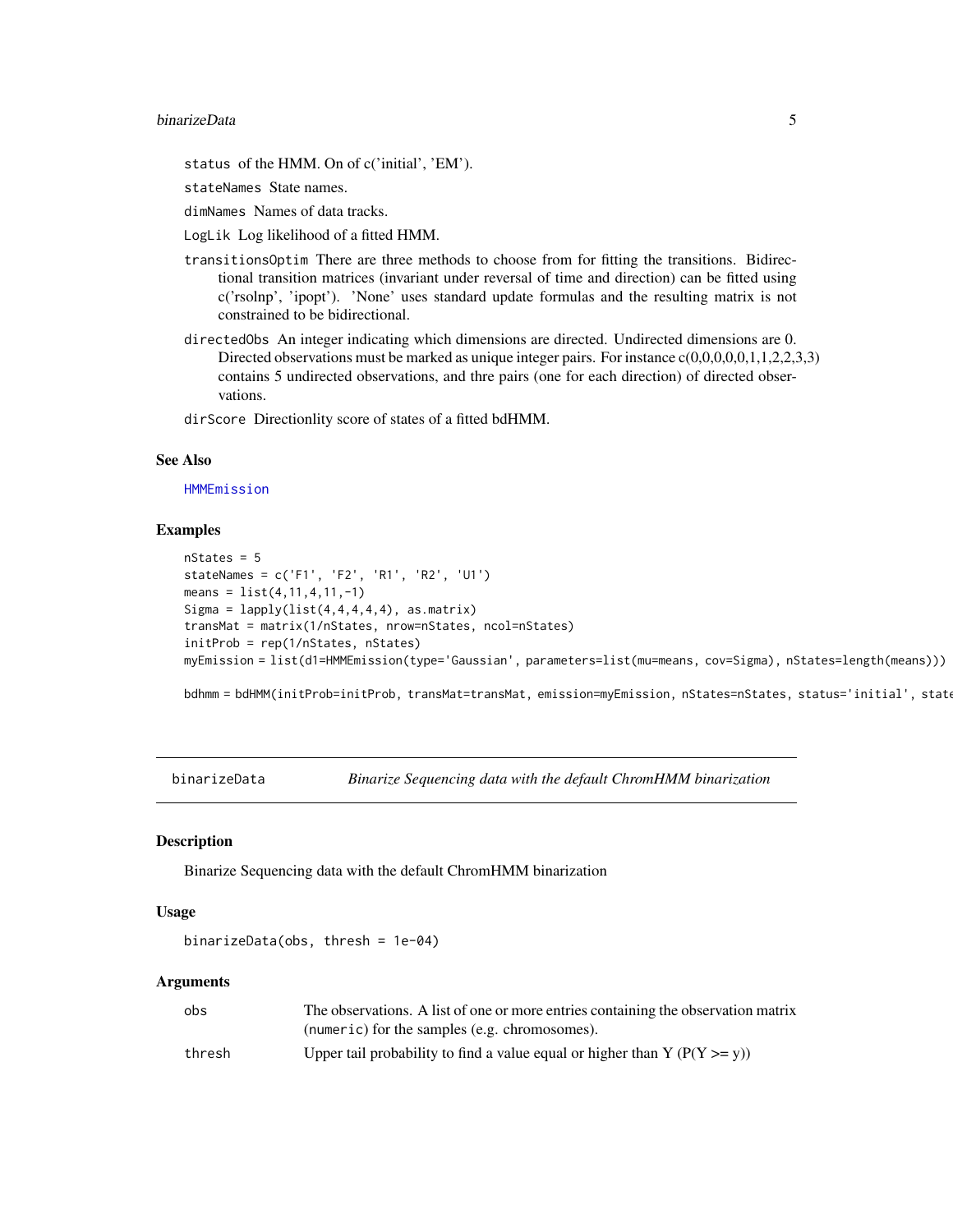## Value

Binarized observation sequences as a list.

#### Examples

```
data(trainRegions)
binData = binarizeData(obs = trainRegions, thresh = 1e-4)
```
c2optimize *Optimize transitions*

## Description

The function is called from C++ to optimize transitions.

#### Usage

c2optimize(pars)

#### Arguments

pars Parameters for optimization.

## Value

optimized transitions

call\_dpoilog *Calculate density of the Poisson-Log-Normal distribution.*

## Description

Calculate density of the Poisson-Log-Normal distribution.

## Usage

```
call_dpoilog(x)
```
#### Arguments

x A vector c(n, mu, sigma), where n is the number of observed counts, mu the mean of the Log-Normal distribution and sigma its variance.

## Value

Density of the Poisson-Log-Normal distribution.

<span id="page-5-0"></span>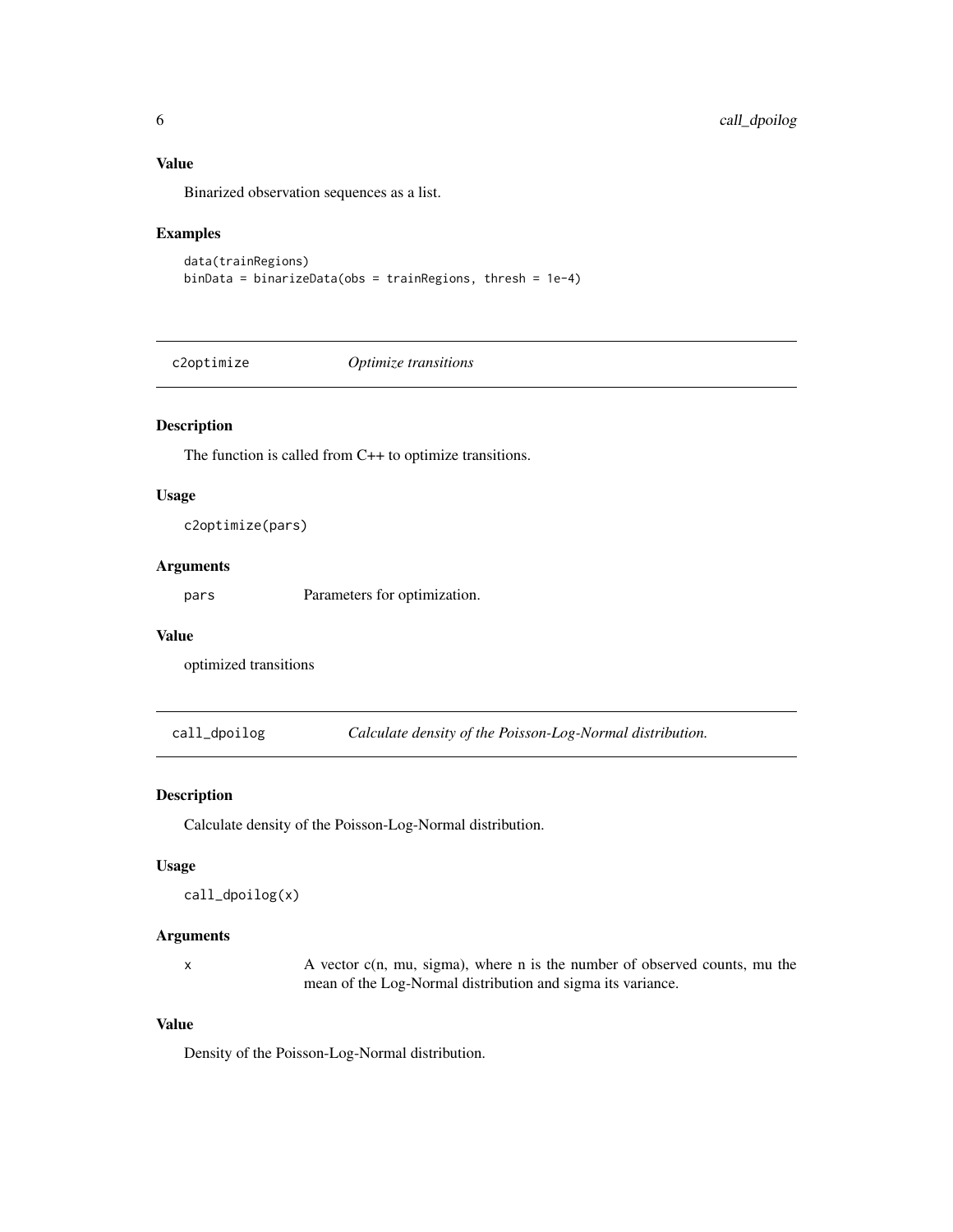#### <span id="page-6-0"></span>data2Gviz 7

## Examples

call\_dpoilog(c(5, 2, 1))

## data2Gviz *Convert data for plotting with Gviz*

## Description

Convert data for plotting with Gviz

## Usage

```
data2Gviz(obs, regions, binSize, gen, col = "black", type = "h", chrom)
```
## Arguments

| obs     | The observations. A list of one or more entries containing the observation matrix<br>(numeric) for the samples (e.g. chromosomes). |
|---------|------------------------------------------------------------------------------------------------------------------------------------|
| regions | GRanges object of the regions (e.g. chromosomes) stored in the viterbi path.                                                       |
| binSize | The bin size of the viterbi path.                                                                                                  |
| gen     | The geome id, e.g. hg19, hg38 for human.                                                                                           |
| col     | The color of the data tracks.                                                                                                      |
| type    | Type of plot (See Gviz DataTrack documentation).                                                                                   |
| chrom   | Chromosome in chich to create the object.                                                                                          |

## Value

A list containing the data tracks converted to Gviz objects for plotting.

DimNames *Get dimNames of a (bd)HMM*

## Description

This function returns the names of dimensions (data tracks).

## Usage

DimNames(hmm)

## Arguments

hmm An object of class HMM or bdHMM.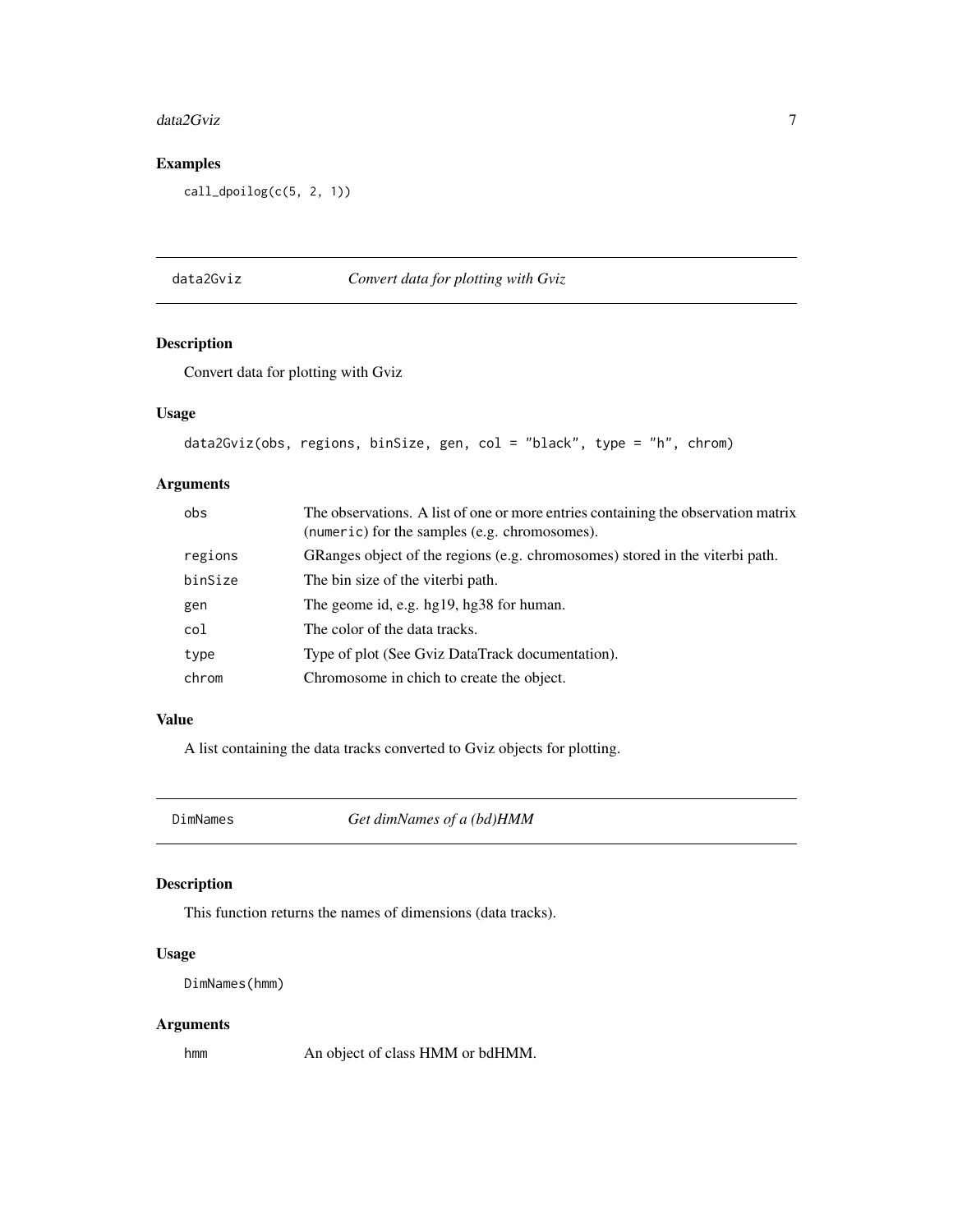## <span id="page-7-0"></span>Value

A character vector

#### Examples

```
nStates = 5
means = list(4, 11, 4, 11, -1)Sigma = lapply(list(4,4,4,4,4), as matrix)transMat = matrix(1/nStates, nrow=nStates, ncol=nStates)
initProb = rep(1/nStates, nStates)
hmm = HMM(dimNames="1", initProb=initProb, transMat=transMat, emission=HMMEmission(type='Gaussian', parameters=l
DimNames(hmm)
```
DirScore *Get directionality score of a bdHMM*

#### Description

This function returns the directionality score of a bdHMM.

#### Usage

DirScore(bdhmm)

#### Arguments

bdhmm An object of class bdHMM.

## Value

Directionality score of the bdHMM after model fitting.

```
data(example)
bdhmm_ex = initBdHMM(observations, dStates=3, method="Gaussian", directedObs=0)
```

```
# without flags
bdhmm_fitted_noFlags = fitHMM(observations, bdhmm_ex)
DirScore(bdhmm_fitted_noFlags)
```

```
# with flags
bdhmm_fitted_flags = fitHMM(observations, bdhmm_ex, dirFlags=flags)
DirScore(bdhmm_fitted_flags)
```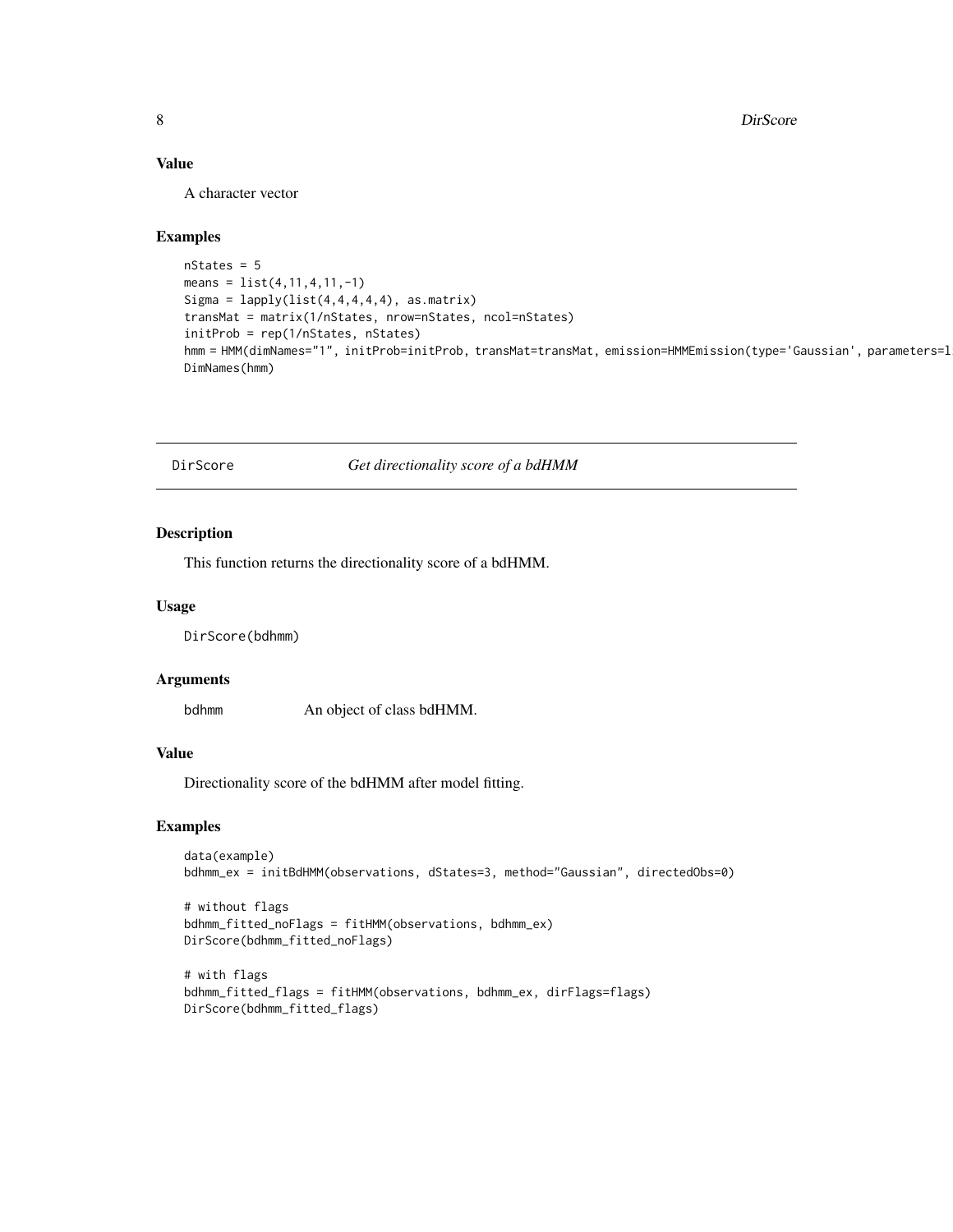<span id="page-8-0"></span>

This function returns the Emission functions of a (bd)HMM.

#### Usage

Emission(hmm)

#### Arguments

hmm An object of class HMM or bdHMM.

## Value

An object of class HMMEmission

## See Also

[HMMEmission](#page-18-1)

## Examples

```
nStates = 5
means = list(4, 11, 4, 11, -1)Sigma = lapply(list(4,4,4,4,4), asmatrix)transMat = matrix(1/nStates, nrow=nStates, ncol=nStates)
initProb = rep(1/nStates, nStates)
hmm = HMM(initProb=initProb, transMat=transMat, emission=HMMEmission(type='Gaussian', parameters=list(mu=means,
Emission(hmm)
```

| EmissionParams | Get Emission parameters of a (bd)HMM. |  |  |
|----------------|---------------------------------------|--|--|
|----------------|---------------------------------------|--|--|

## Description

This function returns the parameters of emission functions of a (bd)HMM object.

#### Usage

EmissionParams(hmm)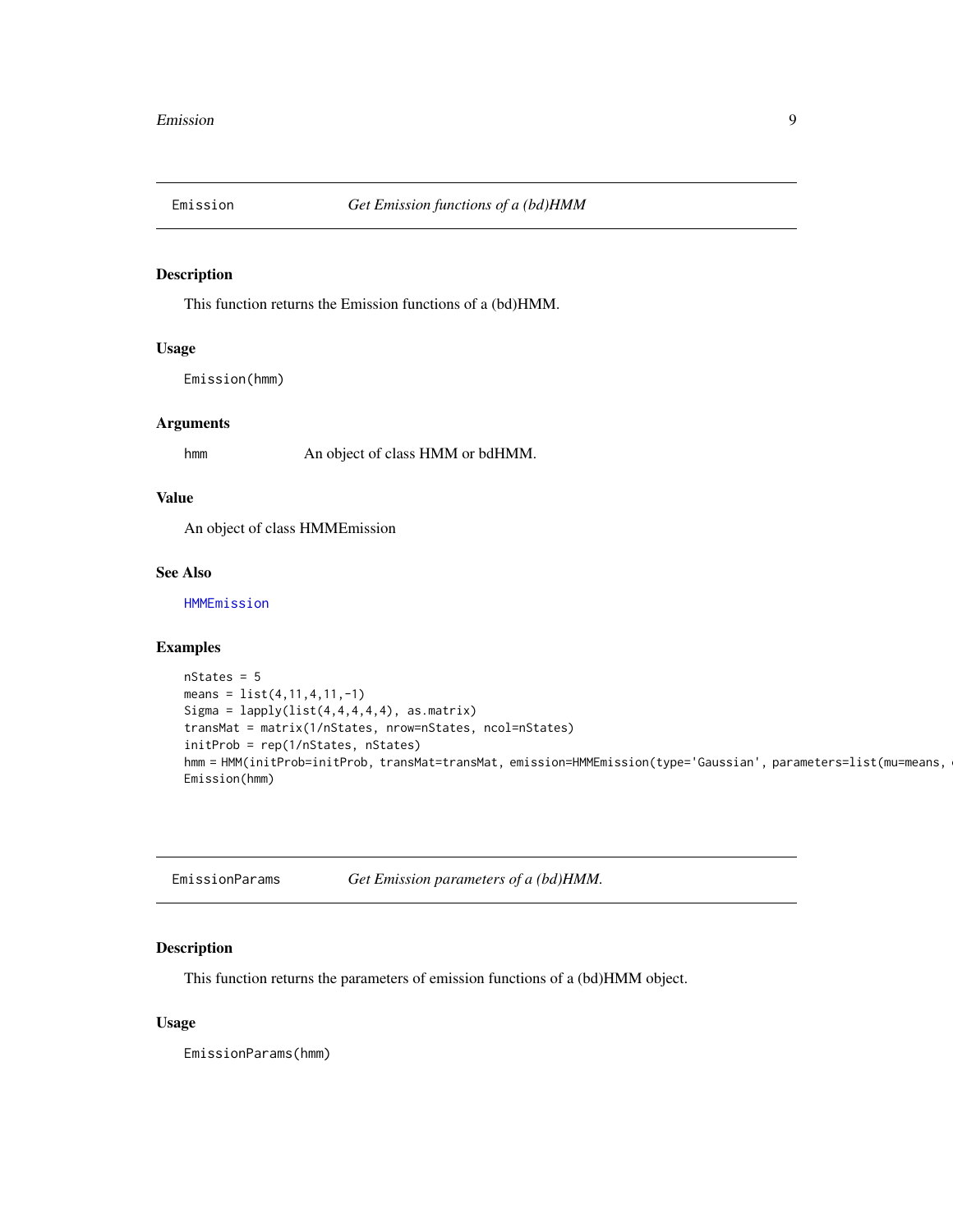#### <span id="page-9-0"></span>10 fitBdClust

#### Arguments

hmm An object of class (bd)HMM.

## Value

A list containing the parameters of the Emission functions.

## See Also

[HMMEmission,](#page-18-1) [HMM,](#page-17-1) [bdHMM](#page-3-1)

## Examples

```
nStates = 5
means = list(4, 11, 4, 11, -1)Sigma = lapply(list(4,4,4,4,4), as matrix)transMat = matrix(1/nStates, nrow=nStates, ncol=nStates)
initProb = rep(1/nStates, nStates)
hmm = HMM(initProb=initProb, transMat=transMat, emission=HMMEmission(type='Gaussian', parameters=list(mu=means,
EmissionParams(hmm)
```

| example | The data for the bdHMM example in the vignette and examples in the |
|---------|--------------------------------------------------------------------|
|         | manual                                                             |

#### Description

The data for the bdHMM example in the vignette and examples in the manual

#### Author(s)

Benedikt Zacher, Julia Ertl, Julien Gagneur, Achim Tresch

fitBdClust *Fit a bidirectional Clustering*

## Description

The function is used to fit (bidirectional) Clusters, given one or more observation sequence.

#### Usage

fitBdClust(obs=list(), BdClust, convergence=1e-6, maxIters=1000, dirFlags=list(), emissionProbs=list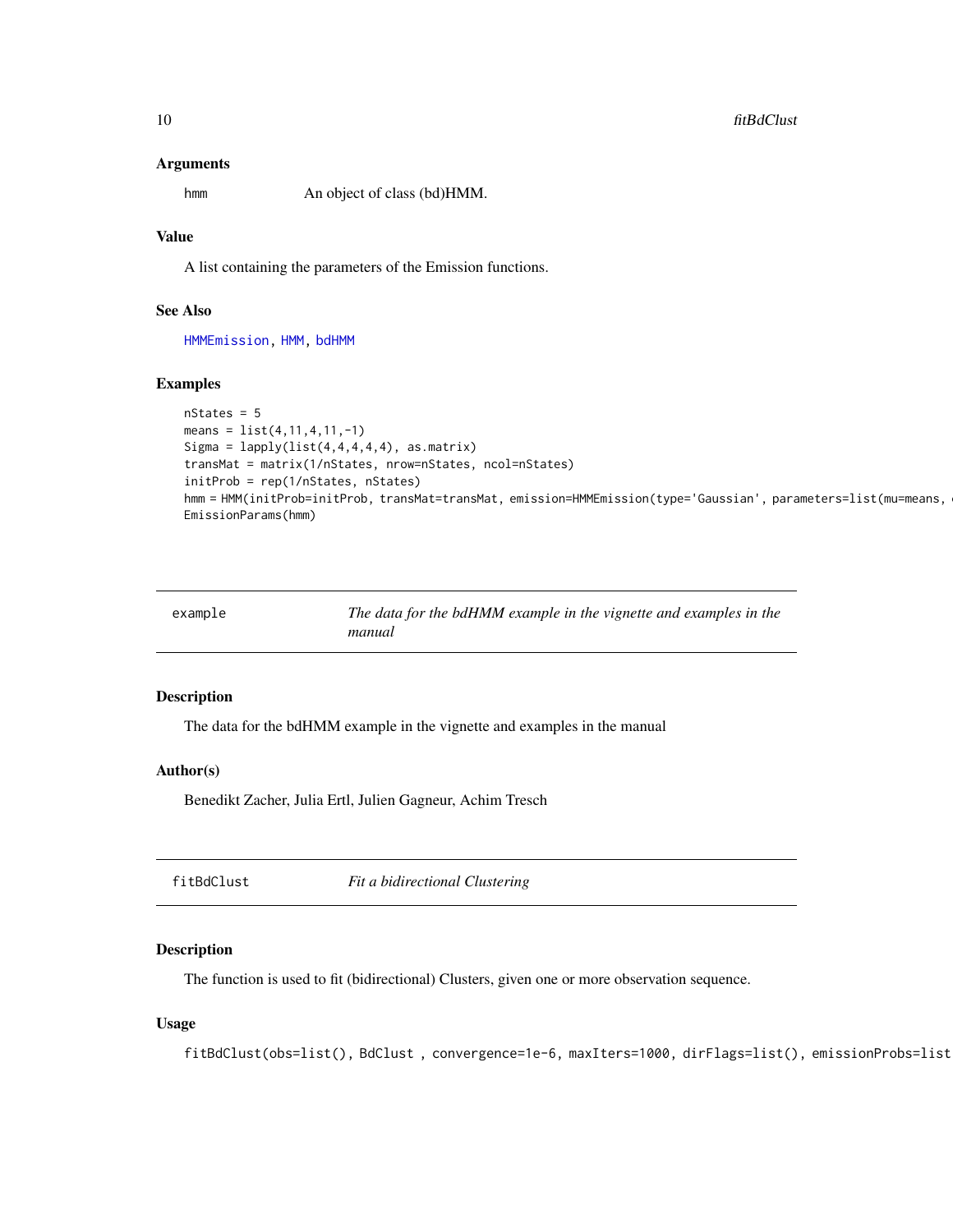#### <span id="page-10-0"></span> $fitHMM$  11

## Arguments

| obs            | The observations. A list of one or more entries containing the observation matrix<br>(numeric) for the samples (e.g. chromosomes).                                                                                                                                                                                                     |
|----------------|----------------------------------------------------------------------------------------------------------------------------------------------------------------------------------------------------------------------------------------------------------------------------------------------------------------------------------------|
| BdClust        | The initial Bidirectional Cluster.                                                                                                                                                                                                                                                                                                     |
| convergence    | Convergence cutoff for EM-algorithm (default: 1e-6).                                                                                                                                                                                                                                                                                   |
| maxIters       | Maximum number of iterations.                                                                                                                                                                                                                                                                                                          |
| dirFlags       | The flag sequence is needed when a bdHMM is fitted on undirected data (e.g.)<br>ChIP only. It is a list of character vectors indication for each position its<br>knwon directionality. U allows all states. F allows undirected states and states<br>in forward direction. R allows undirected states and states in reverse direction. |
| emissionProbs  | List of precalculated emission probabilities of emission function is of type 'null'.                                                                                                                                                                                                                                                   |
| effectiveZero  | Transitions below this cutoff are analytically set to $0$ to speed up comptuations.                                                                                                                                                                                                                                                    |
| verbose        | logical for printing algorithm status or not.                                                                                                                                                                                                                                                                                          |
| nCores         | Number of cores to use for computations.                                                                                                                                                                                                                                                                                               |
| incrementalEM  | When TRUE, the incremental EM is used to fit the model, where parameters are<br>updated after each iteration over a single observation sequence.                                                                                                                                                                                       |
| updateTransMat | Wether transitions should be updated during model learning, default: TRUE.                                                                                                                                                                                                                                                             |
| sizeFactors    | Library size factors for Emissions PoissonLogNormal or NegativeBinomial as a<br>length(obs) $x \text{ ncol}(\text{obs}[[1]])$ matrix.                                                                                                                                                                                                  |

#### Value

A list containing the trace of the log-likelihood during EM learning and the fitted HMM model.

## Examples

```
data(example)
bdclust_ex = initBdClust(observations, dStates=3, method="Gaussian")
bdclust_fitted = fitBdClust(observations, bdclust_ex)
```
fitHMM *Fit a Hidden Markov Model*

## Description

The function is used to fit (bidirectional) Hidden Markov Models, given one or more observation sequence.

#### Usage

fitHMM(obs=list(), hmm, convergence=1e-6, maxIters=1000, dirFlags=list(), emissionProbs=list(), effec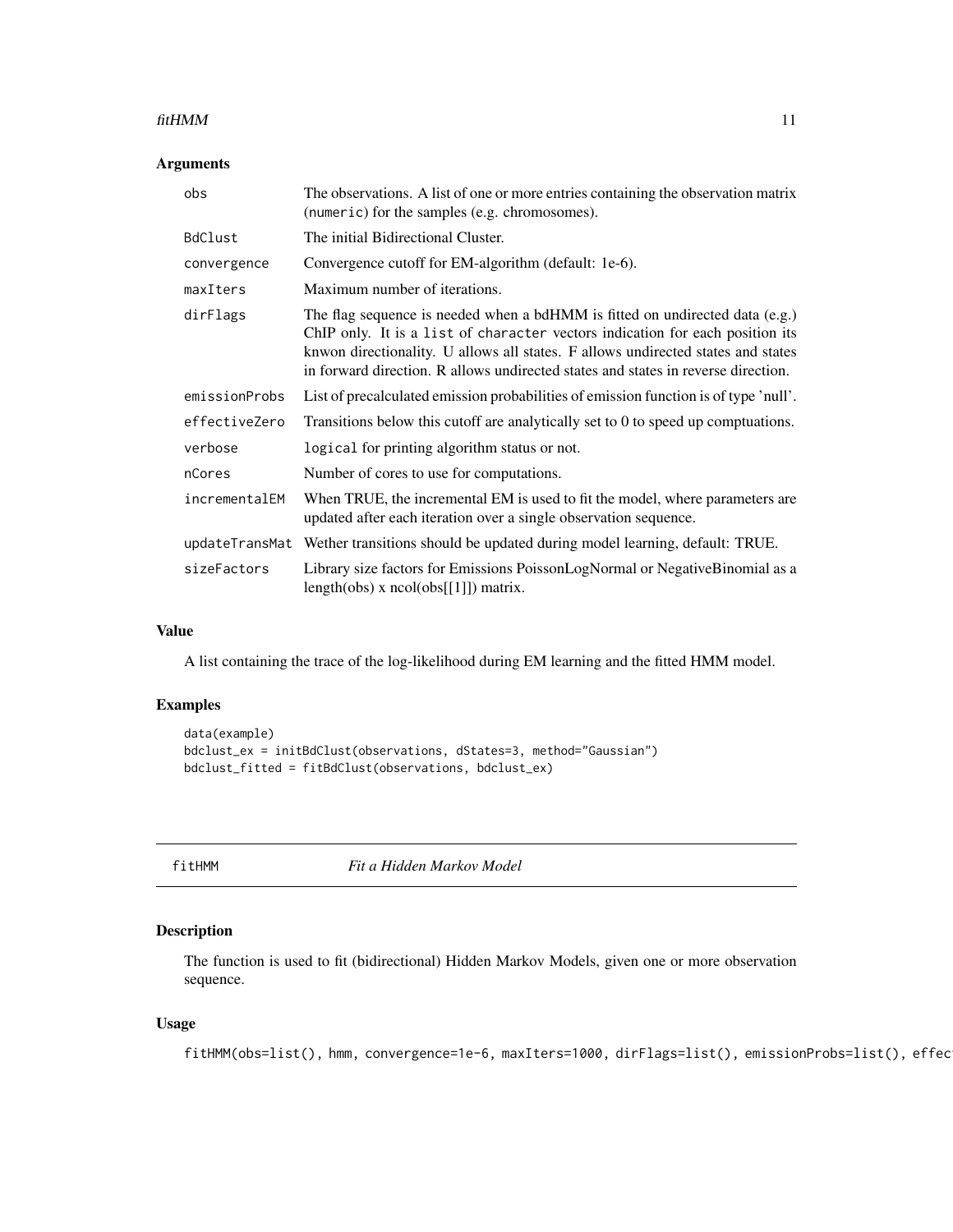## <span id="page-11-0"></span>Arguments

| obs            | The observations. A list of one or more entries containing the observation matrix<br>(numeric) for the samples (e.g. chromosomes).                                                                                                                                                                                                     |
|----------------|----------------------------------------------------------------------------------------------------------------------------------------------------------------------------------------------------------------------------------------------------------------------------------------------------------------------------------------|
| hmm            | The initial Hidden Markov Model. This is a HMM.                                                                                                                                                                                                                                                                                        |
| convergence    | Convergence cutoff for EM-algorithm (default: 1e-6).                                                                                                                                                                                                                                                                                   |
| maxIters       | Maximum number of iterations.                                                                                                                                                                                                                                                                                                          |
| dirFlags       | The flag sequence is needed when a bdHMM is fitted on undirected data (e.g.)<br>ChIP only. It is a list of character vectors indication for each position its<br>knwon directionality. U allows all states. F allows undirected states and states<br>in forward direction. R allows undirected states and states in reverse direction. |
| emissionProbs  | List of precalculated emission probabilities of emission function is of type 'null'.                                                                                                                                                                                                                                                   |
| effectiveZero  | Transitions below this cutoff are analytically set to 0 to speed up comptuations.                                                                                                                                                                                                                                                      |
| verbose        | logical for printing algorithm status or not.                                                                                                                                                                                                                                                                                          |
| nCores         | Number of cores to use for computations.                                                                                                                                                                                                                                                                                               |
| incrementalEM  | When TRUE, the incremental EM is used to fit the model, where parameters are<br>updated after each iteration over a single observation sequence.                                                                                                                                                                                       |
| updateTransMat | Wether transitions should be updated during model learning, default: TRUE.                                                                                                                                                                                                                                                             |
| sizeFactors    | Library size factors for Emissions PoissonLogNormal or NegativeBinomial as a<br>length(obs) x $ncol(obs[[1]])$ matrix.                                                                                                                                                                                                                 |
| clustering     | Boolean variable to specify wether it should be fit as an HMM or or bdCluster-<br>ing. Please, use function bdClust when bdClust is prefered.                                                                                                                                                                                          |

## Value

A list containing the trace of the log-likelihood during EM learning and the fitted HMM model.

#### See Also

[HMM](#page-17-1)

```
data(example)
hmm_ex = initHMM(observations, nStates=3, method="Gaussian")
hmm_fitted = fitHMM(observations, hmm_ex)
```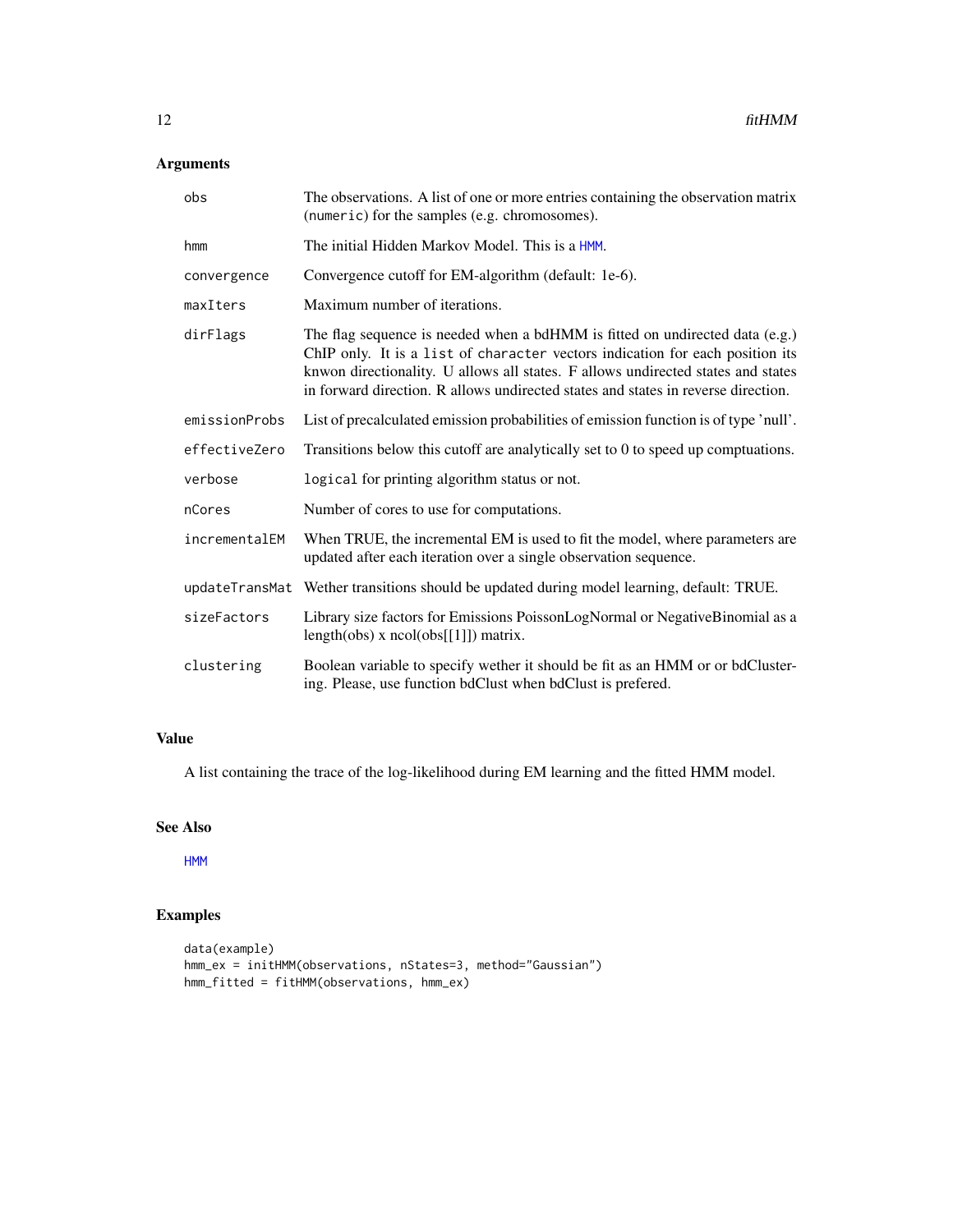<span id="page-12-0"></span>

Pre-computed flag sequence for the 'example' data.

## Author(s)

Benedikt Zacher, Julia Ertl, Julien Gagneur, Achim Tresch

getAvgSignal *Compute average signal in state segmentation*

## Description

Compute average signal in state segmentation

## Usage

getAvgSignal(viterbi, obs, fct=mean)

#### Arguments

| viterbi | A list containing the viterbi paths as factors. The output from get Viterbi.                                                       |
|---------|------------------------------------------------------------------------------------------------------------------------------------|
| obs     | The observations. A list of one or more entries containing the observation matrix<br>(numeric) for the samples (e.g. chromosomes). |
| fct     | The averaging function, default: mean.                                                                                             |

## Value

A state x data track matrix containing the average signal.

```
data(yeastTF_databychrom_ex)
dStates = 6dirobs = as.integer(c(rep(\theta,1\theta), 1, 1))
bdhmm_gauss = initBdHMM(yeastTF_databychrom_ex, dStates = dStates, method = "Gaussian", directedObs=dirobs)
bdhmm_fitted_gauss = fitHMM(yeastTF_databychrom_ex, bdhmm_gauss)
viterbi_bdhmm_gauss = getViterbi(bdhmm_fitted_gauss, yeastTF_databychrom_ex)
avg_signal = getAvgSignal(viterbi_bdhmm_gauss, yeastTF_databychrom_ex)
```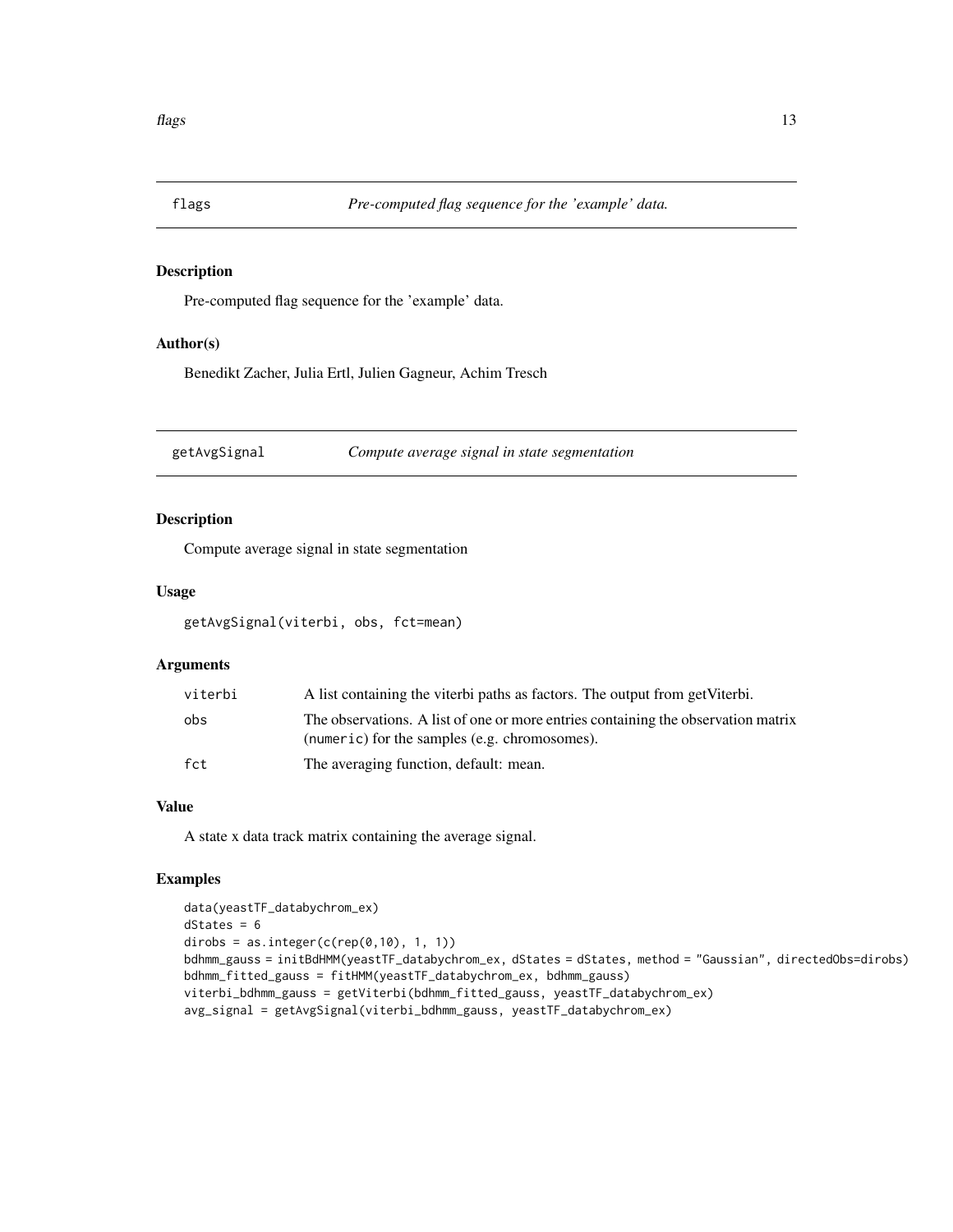<span id="page-13-0"></span>

The function calculates log likelihood for one or more observation sequence.

## Usage

getLogLik(hmm, obs = list(), emissionProbs = list(), dirFlags = list(), verbose = FALSE, nCores = 1, size

## Arguments

| hmm           | The Hidden Markov Model.                                                                                                                                                                                                                                                                                                                 |
|---------------|------------------------------------------------------------------------------------------------------------------------------------------------------------------------------------------------------------------------------------------------------------------------------------------------------------------------------------------|
| obs           | The observations. A list of one or more entries containing the observation matrix<br>(numeric) for the samples (e.g. chromosomes).                                                                                                                                                                                                       |
| emissionProbs | List of precalculated emission probabilities of emission function is of type 'null'.                                                                                                                                                                                                                                                     |
| dirFlags      | The flag sequence is needed when a bdHMM is fitted on undirected data $(e.g.)$<br>ChIP only. It is a list of character vectors indication for each position its<br>knwon directionality. U allows all states. F allows undirected states and states<br>in forward direction. R allows undirected states and states in reverse direction. |
| verbose       | logical for printing algorithm status or not.                                                                                                                                                                                                                                                                                            |
| nCores        | Number of cores to use for computations.                                                                                                                                                                                                                                                                                                 |
| sizeFactors   | Library size factors for Emissions PoissonLogNormal or Negative Binomial as a<br>$length(obs)$ x $ncol(obs[[1]])$ matrix.                                                                                                                                                                                                                |

## Value

The log likelihood of the observations sequences, given the model.

## See Also

[HMM](#page-17-1)

```
data(example)
hmm_ex = initHMM(observations, nStates=3, method="Gaussian")
hmm_fitted = fitHMM(observations, hmm_ex)
loglik = getLogLik(hmm_fitted, observations)
loglik
```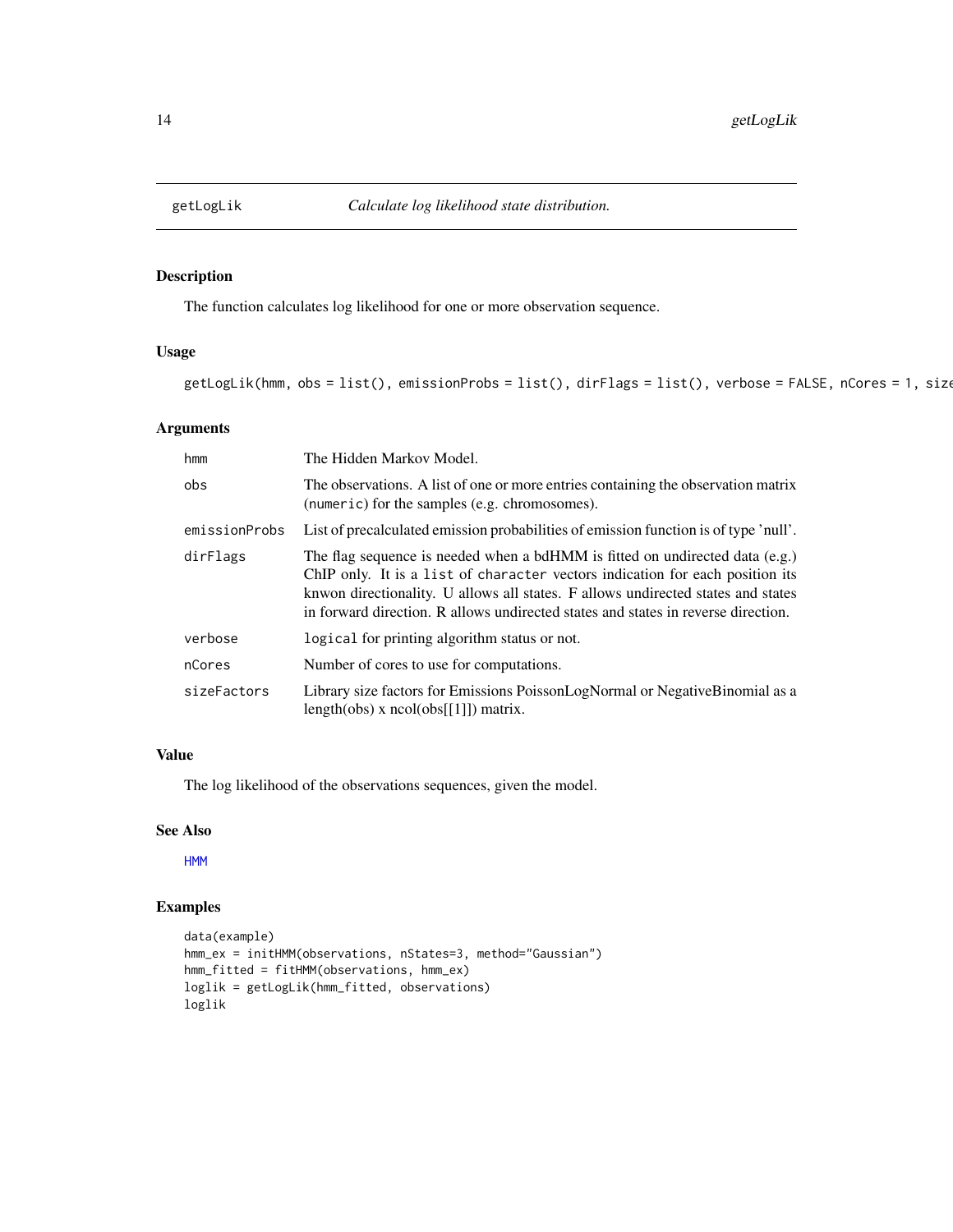<span id="page-14-0"></span>

The function calculates posterior state probabilities for one or more observation sequence.

## Usage

```
getPosterior(hmm, obs=list(), emissionProbs=list(), dirFlags=list(), verbose=FALSE, nCores=1, sizeFac
```
## Arguments

| hmm           | The Hidden Markov Model.                                                                                                                                                                                                                                                                                                                 |
|---------------|------------------------------------------------------------------------------------------------------------------------------------------------------------------------------------------------------------------------------------------------------------------------------------------------------------------------------------------|
| obs           | The observations. A list of one or more entries containing the observation matrix<br>(numeric) for the samples (e.g. chromosomes).                                                                                                                                                                                                       |
| emissionProbs | List of precalculated emission probabilities of emission function is of type 'null'.                                                                                                                                                                                                                                                     |
| dirFlags      | The flag sequence is needed when a bdHMM is fitted on undirected data $(e.g.)$<br>ChIP only. It is a list of character vectors indication for each position its<br>knwon directionality. U allows all states. F allows undirected states and states<br>in forward direction. R allows undirected states and states in reverse direction. |
| verbose       | logical for printing algorithm status or not.                                                                                                                                                                                                                                                                                            |
| nCores        | Number of cores to use for computations.                                                                                                                                                                                                                                                                                                 |
| sizeFactors   | Library size factors for Emissions PoissonLogNormal or Negative Binomial as a<br>$length(obs)$ x $ncol(obs[[1]])$ matrix.                                                                                                                                                                                                                |

#### Value

A list containing for the observation sequences the posterior state (col) distribution at each position (row).

```
data(example)
hmm_ex = initHMM(observations, nStates=3, method="Gaussian")
hmm_fitted = fitHMM(observations, hmm_ex)
posterior = getPosterior(hmm_fitted, observations)
```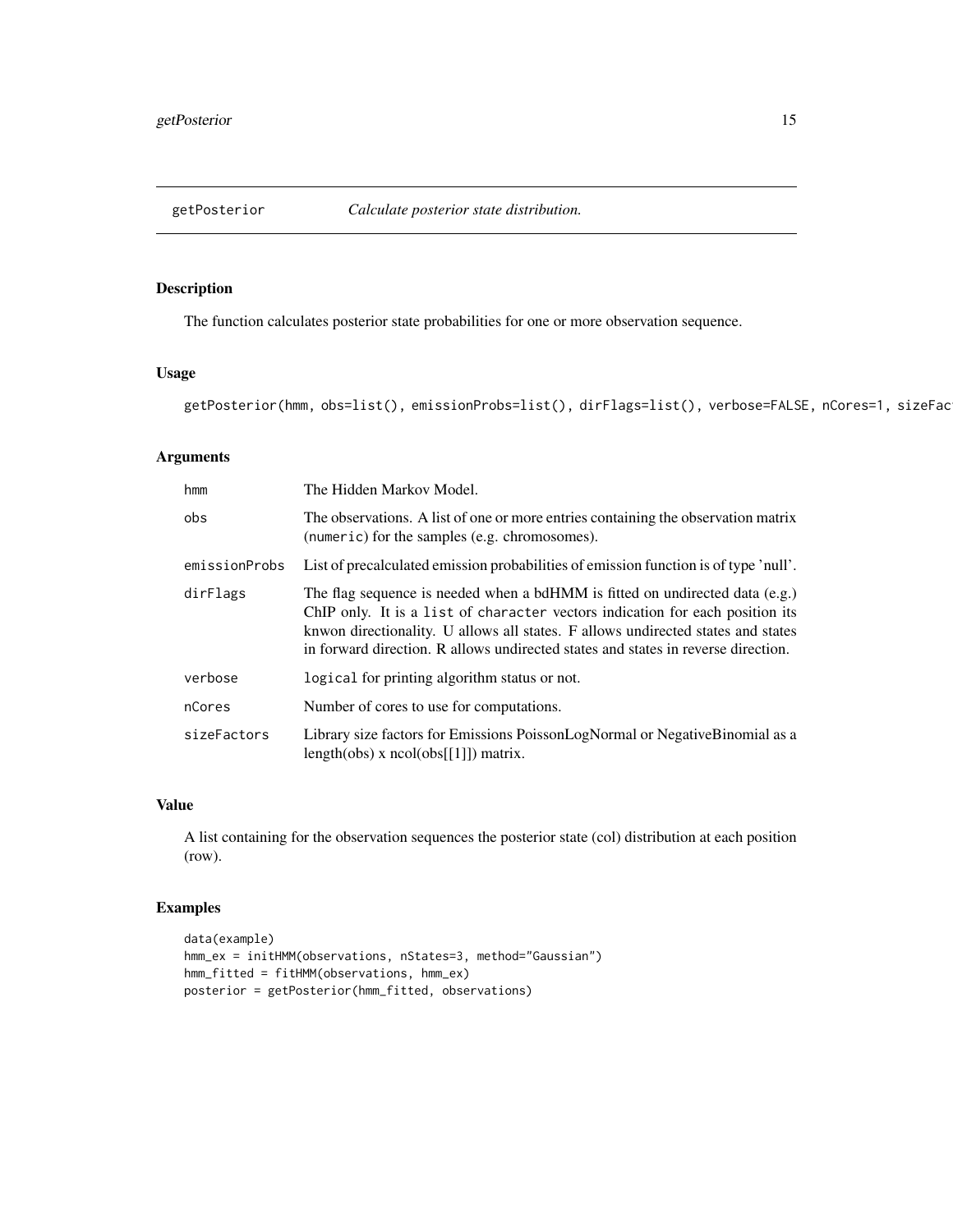<span id="page-15-0"></span>

Compute size factors

#### Usage

getSizeFactors(obs, celltypes)

#### Arguments

| obs       | The observations. A list of one or more entries containing the observation matrix<br>(numeric) for the samples (e.g. chromosomes). |
|-----------|------------------------------------------------------------------------------------------------------------------------------------|
| celltypes | Indicates the cell type/tissue for each entry in obs.                                                                              |

## Value

A celltype/tissue x data tracks matrix containing the size factors.

## Examples

```
data(trainRegions)
celltypes = list("E123"=grep("E123", names(trainRegions)),
        "E116"=grep("E116", names(trainRegions)))
sizeFactors = getSizeFactors(trainRegions, celltypes)
sizeFactors
```
getViterbi *Calculate the most likely state path*

## Description

Given a Hidden Markov Model, the function calculates the most likely state path (viterbi) for one or more observation sequence.

## Usage

```
getViterbi(hmm, obs=list(), NAtol=5, emissionProbs=list(), verbose=FALSE, sizeFactors=matrix(1, nrow=
```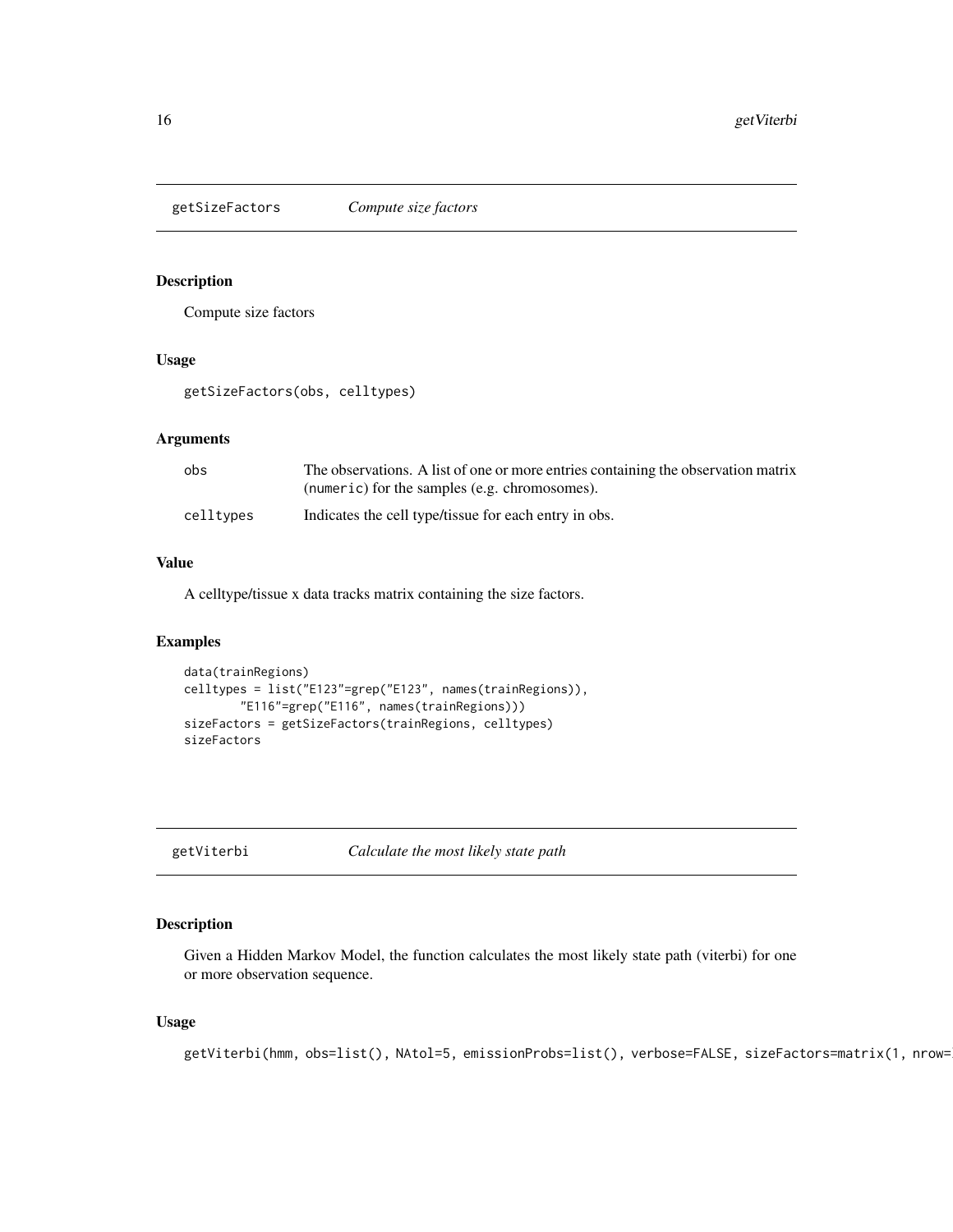#### <span id="page-16-0"></span> $HMM$  and the contract of the contract of the contract of the contract of the contract of the contract of the contract of the contract of the contract of the contract of the contract of the contract of the contract of the

## Arguments

| hmm           | The initial Hidden Markov Model.                                                                                                   |
|---------------|------------------------------------------------------------------------------------------------------------------------------------|
| obs           | The observations. A list of one or more entries containing the observation matrix<br>(numeric) for the samples (e.g. chromosomes). |
| NAtol         | Successive positions having NAs longer than this threshold are masked in the<br>viterbi path.                                      |
| emissionProbs | List of precalculated emission probabilities of emission function is of type 'null'.                                               |
| verbose       | logical for printing algorithm status or not.                                                                                      |
| sizeFactors   | Library size factors for Emissions PoissonLogNormal or NegativeBinomial as a<br>length(obs) x $ncol(obs[[1]])$ matrix.             |

## Value

A list containint the vterbi paths.

## Examples

```
data(example)
hmm_ex = initHMM(observations, nStates=3, method="Gaussian")
hmm_fitted = fitHMM(observations, hmm_ex)
viterbi = getViterbi(hmm_fitted, observations)
```
HMM *Create a HMM object*

## Description

This function creates a HMM object.

## Usage

```
HMM(initProb = numeric(), transMat = matrix(numeric(), ncol = 1, nrow = 1),
  emission, nStates = numeric(), status = character(),
  stateNames = character(), dimNames = character(), LogLik = numeric())
```
## Arguments

| initProb   | Initial state probabilities.                   |
|------------|------------------------------------------------|
| transMat   | Transition probabilities                       |
| emission   | Emission parameters as an HMME mission object. |
| nStates    | Number of states.                              |
| status     | of the HMM. On of c('initial', 'EM').          |
| stateNames | State names.                                   |
| dimNames   | Names of data tracks.                          |
| LogLik     | Log likelihood of a fitted HMM.                |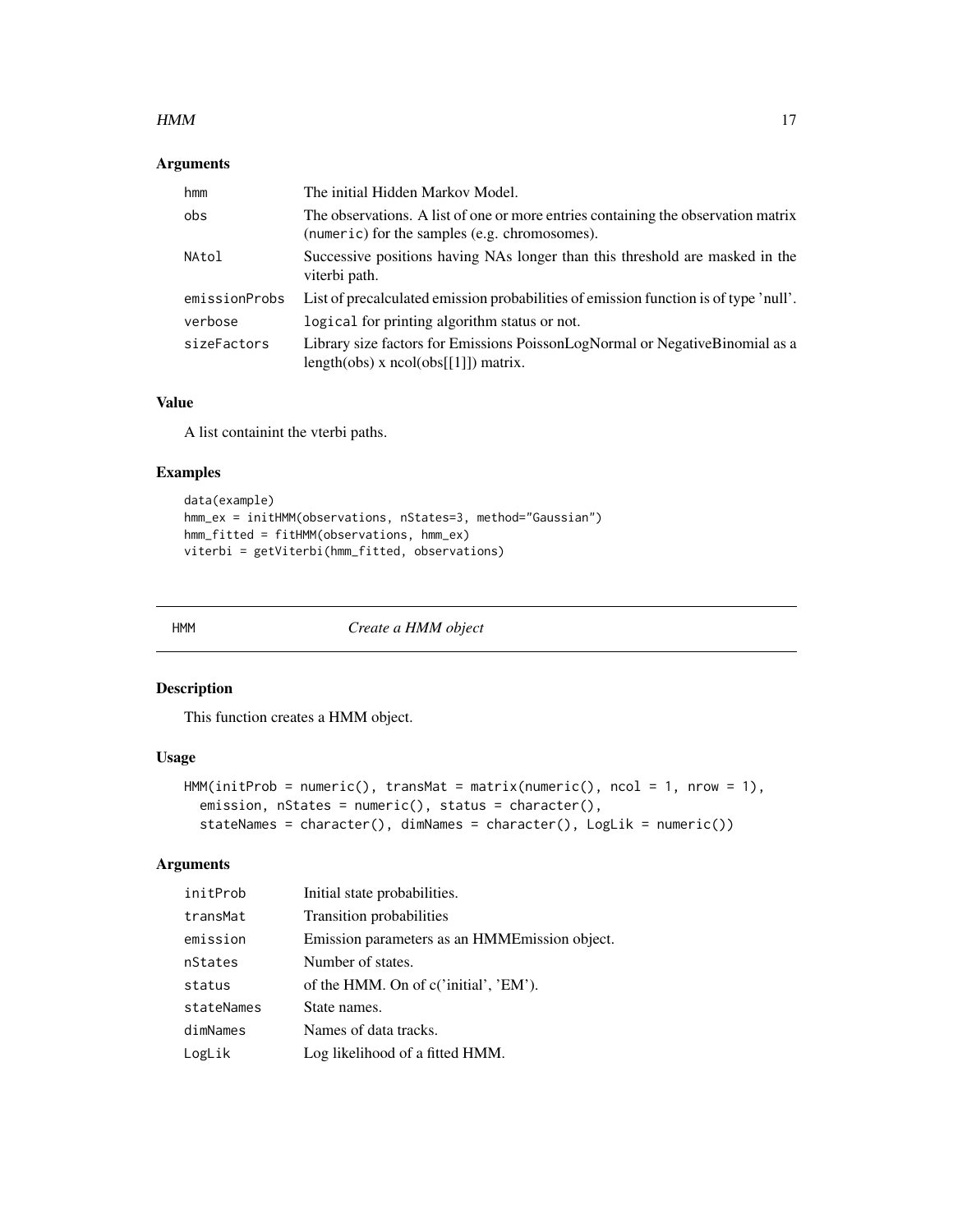<span id="page-17-0"></span>18 HMM-class

#### Value

HMM

#### See Also

[HMMEmission](#page-18-1)

#### Examples

```
nStates = 5means = list(4, 11, 4, 11, -1)Sigma = lapply(list(4,4,4,4,4), as_matrix)transMat = matrix(1/nStates, nrow=nStates, ncol=nStates)
initProb = rep(1/nStates, nStates)
HMM(initProb=initProb, transMat=transMat, emission=HMMEmission(type='Gaussian', parameters=list(mu=means, cov=S
```
<span id="page-17-1"></span>HMM-class *This class is a generic container for Hidden Markov Models.*

#### Description

This class is a generic container for Hidden Markov Models.

## Slots

initProb Initial state probabilities. transMat Transition probabilities emission Emission parameters as an HMMEmission object. nStates Number of states. status of the HMM. On of c('initial', 'EM'). stateNames State names. dimNames Names of data tracks. LogLik Log likelihood of a fitted HMM.

#### See Also

[HMMEmission](#page-18-1)

#### Examples

```
nStates = 5
means = list(4, 11, 4, 11, -1)Sigma = lapply(list(4,4,4,4,4), asmatrix)transMat = matrix(1/nStates, nrow=nStates, ncol=nStates)
initProb = rep(1/nStates, nStates)
```
HMM(initProb=initProb, transMat=transMat, emission=HMMEmission(type='Gaussian', parameters=list(mu=means, cov=S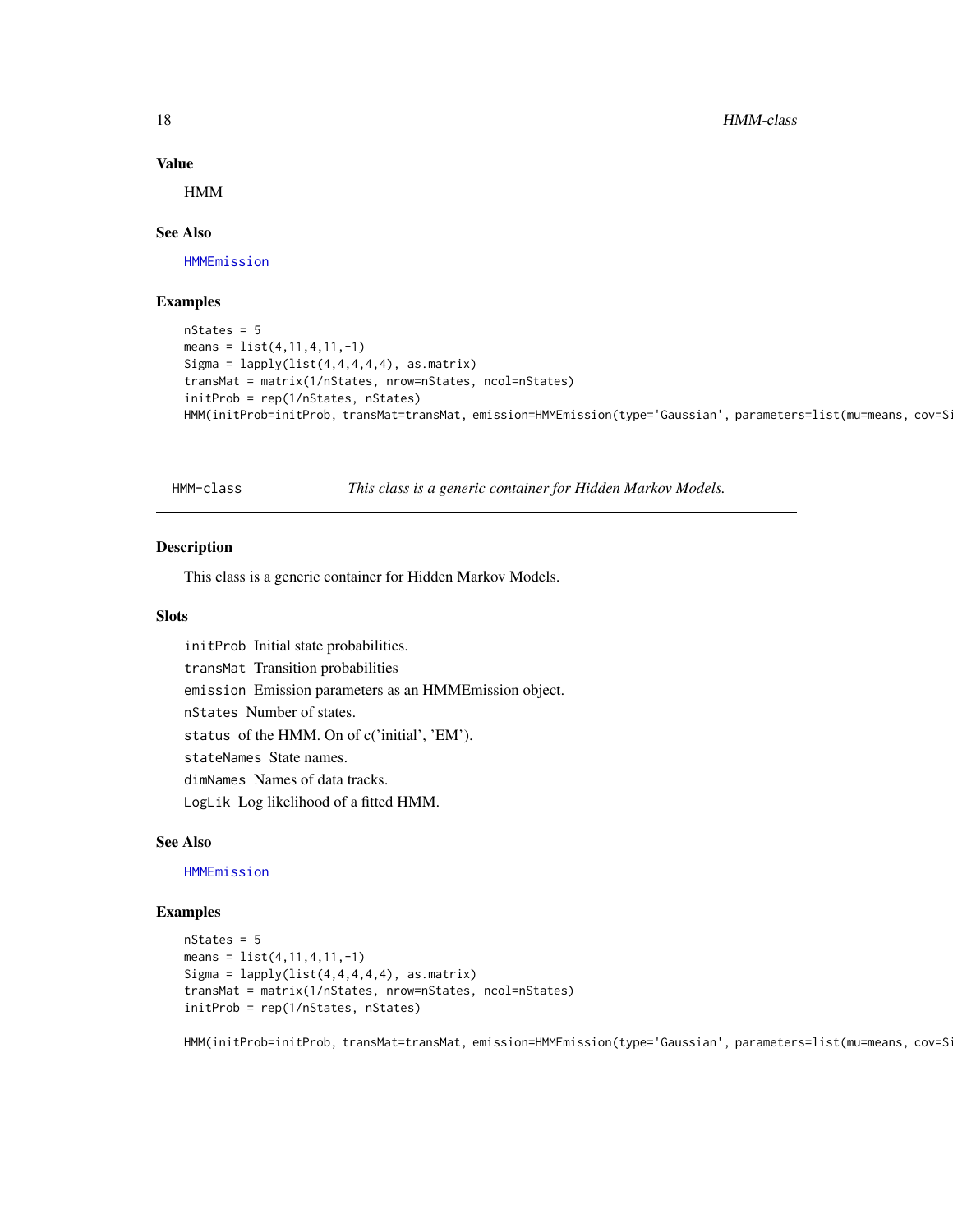<span id="page-18-0"></span>

This function creates a HMMEmission object.

## Usage

```
HMMEmission(type = character(), parameters = list(), nStates = numeric())
```
## Arguments

| type       | The type of emission function c('Gaussian').         |
|------------|------------------------------------------------------|
| parameters | A list containing the the parameters for each state. |
| nStates    | The number of states.                                |

#### Value

HMMEmission

#### Examples

```
nStates = 5means = list(4, 11, 4, 11, -1)Sigma = lapply(list(4,4,4,4,4), as_matrix)transMat = matrix(1/nStates, nrow=nStates, ncol=nStates)
initProb = rep(1/nStates, nStates)
HMMEmission(type='Gaussian', parameters=list(mu=means, cov=Sigma), nStates=length(means))
```
<span id="page-18-1"></span>HMMEmission-class *This class is a generic container for different emission functions of Hidden Markov Models.*

#### Description

This class is a generic container for different emission functions of Hidden Markov Models.

## Slots

type The type of emission function c('Gaussian').

parameters A list containing the the parameters for each state.

dim Number of dimensions.

nStates The number of states.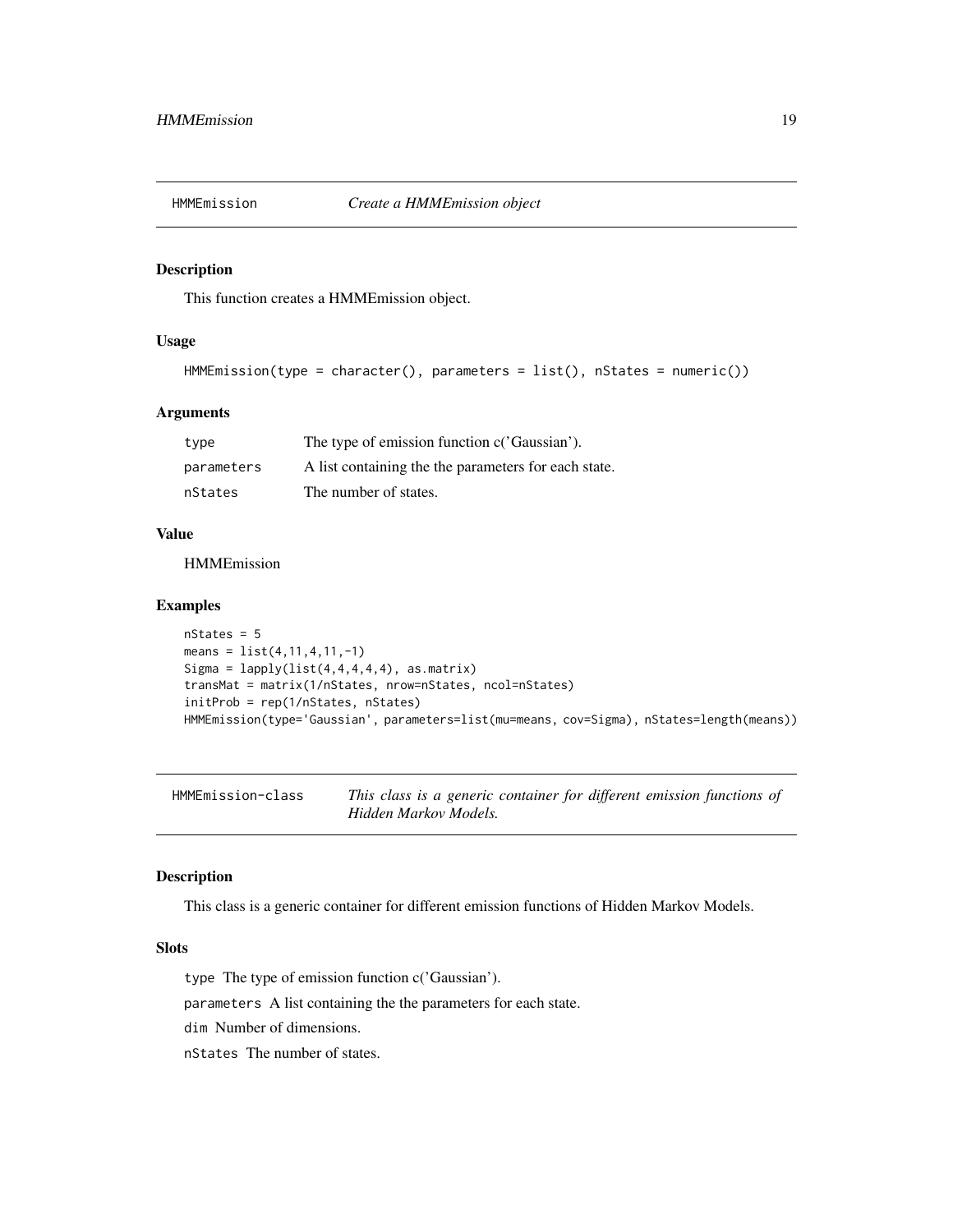## Examples

```
nStates = 5
means = list(4,11,4,11,-1)
Sigma = lapply(list(4,4,4,4,4), as_matrix)transMat = matrix(1/nStates, nrow=nStates, ncol=nStates)
initProb = rep(1/nStates, nStates)
HMMEmission(type='Gaussian', parameters=list(mu=means, cov=Sigma), nStates=length(means))
```
initBdClust *Initialization of bidirectional Clustering*

## Description

Initialization of bidirectional Clustering

#### Usage

 $initBdClust(obs, dStates = 0, uStates = 0, method, directedObs = rep(0, ncol(obs[[1]])), sizeFactors = n$ 

## Arguments

| obs         | The observations. A list of one or more entries containing the observation matrix<br>(numeric) for the samples (e.g. chromosomes).                                                                                                                                                                                                                                                                              |
|-------------|-----------------------------------------------------------------------------------------------------------------------------------------------------------------------------------------------------------------------------------------------------------------------------------------------------------------------------------------------------------------------------------------------------------------|
| dStates     | The number of directed states.                                                                                                                                                                                                                                                                                                                                                                                  |
| uStates     | The number of undirected states.                                                                                                                                                                                                                                                                                                                                                                                |
| method      | Emission distribution of the model. One out of c("NegativeBinomial", "Poisson-<br>LogNormal", "NegativeMultinomial", "ZINegativeBinomial", "Poisson", "Bernoulli",<br>"Gaussian", "IndependentGaussian")                                                                                                                                                                                                        |
| directedObs | Integer vector defining the directionality (or strand-specificity) of the data tracks.<br>Undirected (non-strand-specific) data tracks (e.g. ChIP) are indicated indicated<br>by '0'. Directed (strand-specific) data tracks are indicated by increasing pairs of<br>integers. For instance $c(0,0,0,1,1,2,2)$ : The first three data tracks are undirected,<br>followed by two pairs of directed measurements. |
| sizeFactors | Library size factors for Emissions PoissonLogNormal or NegativeBinomial as a<br>$length(obs)$ x $ncol(obs[[1]])$ matrix.                                                                                                                                                                                                                                                                                        |
| sharedCov   | If TRUE, (co-)variance of (Independent) Gaussian is shared over states. Only<br>applicable to 'Gaussian' or 'IndependentGaussian' emissions. Default: FALSE.                                                                                                                                                                                                                                                    |
| dirFlags    | The flag sequence is needed when a bdHMM is fitted on undirected data (e.g.)<br>ChIP only. It is a list of character vectors indication for each position its<br>knwon directionality. U allows all states. F allows undirected states and states<br>in forward direction. R allows undirected states and states in reverse direction.                                                                          |

## Value

A HMM object.

<span id="page-19-0"></span>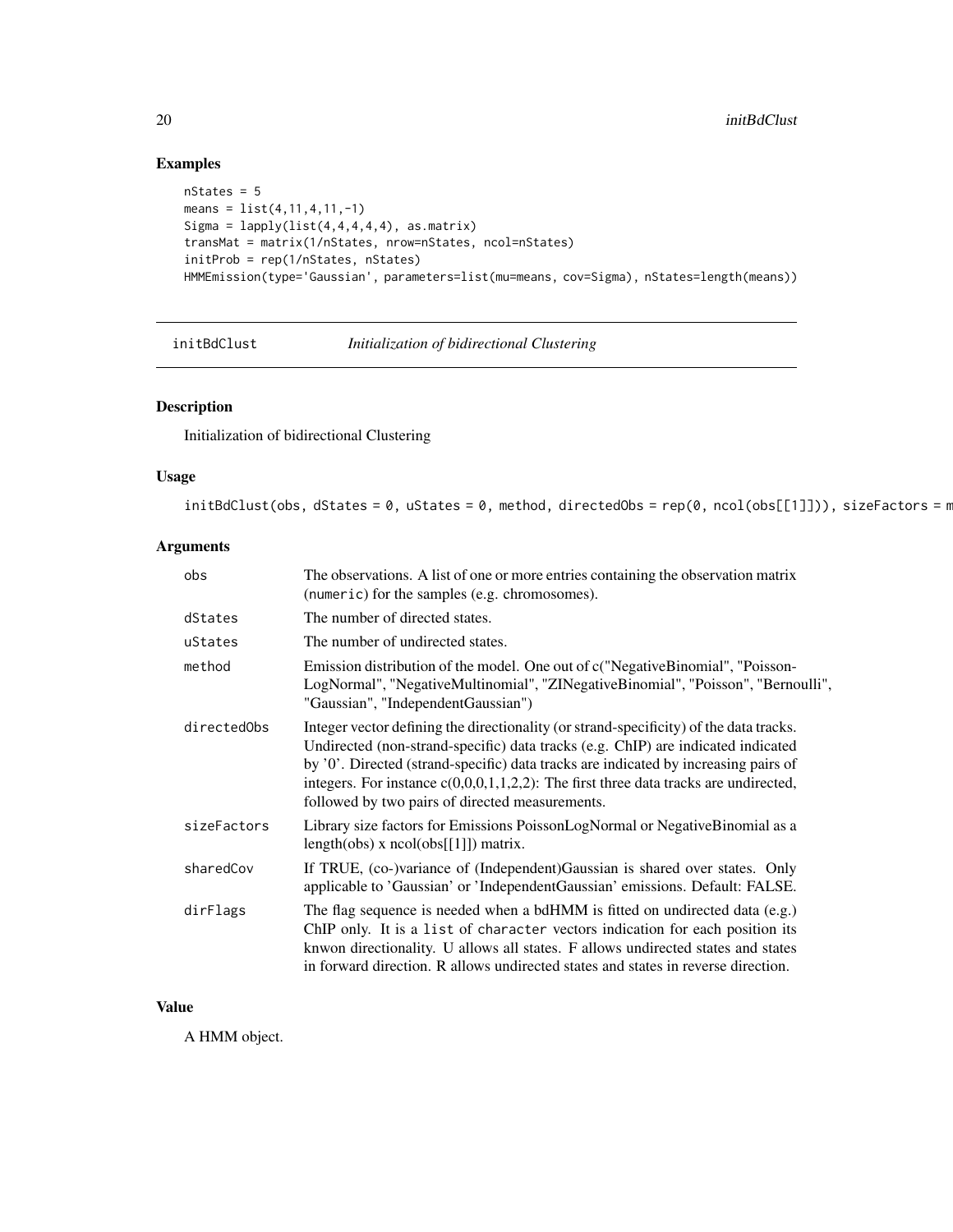<span id="page-20-0"></span>

Initialization of bidirectional hidden Markov models

## Usage

 $initialHMM(obs, dStates = 0, uStates = 0, method, dirFlags = NULL, directedObs = rep(0, ncol(obs[[1]])),$ 

## Arguments

| obs         | The observations. A list of one or more entries containing the observation matrix<br>(numeric) for the samples (e.g. chromosomes).                                                                                                                                                                                                                                                                      |
|-------------|---------------------------------------------------------------------------------------------------------------------------------------------------------------------------------------------------------------------------------------------------------------------------------------------------------------------------------------------------------------------------------------------------------|
| dStates     | The number of directed states.                                                                                                                                                                                                                                                                                                                                                                          |
| uStates     | The number of undirected states.                                                                                                                                                                                                                                                                                                                                                                        |
| method      | Emission distribution of the model. One out of c("NegativeBinomial", "Poisson-<br>LogNormal", "NegativeMultinomial", "ZINegativeBinomial", "Poisson", "Bernoulli",<br>"Gaussian", "IndependentGaussian")                                                                                                                                                                                                |
| dirFlags    | The flag sequence is needed when a bdHMM is fitted on undirected data (e.g.)<br>ChIP only. It is a list of character vectors indication for each position its<br>knwon directionality. U allows all states. F allows undirected states and states<br>in forward direction. R allows undirected states and states in reverse direction.                                                                  |
| directedObs | Integer vector defining the directionality (or strand-specificity) of the data tracks.<br>Undirected (non-strand-specific) data tracks (e.g. ChIP) are indicated by '0'. Di-<br>rected (strand-specific) data tracks are indicated by increasing pairs of integers.<br>For instance $c(0,0,0,1,1,2,2)$ : The first three data tracks are undirected, followed<br>by two pairs of directed measurements. |
| sizeFactors | Library size factors for Emissions PoissonLogNormal or Negative Binomial as a<br>length(obs) x $ncol(obs[[1]])$ matrix.                                                                                                                                                                                                                                                                                 |
| sharedCov   | If TRUE, (co-)variance of (Independent)Gaussian is shared over states. Only<br>applicable to 'Gaussian' or 'IndependentGaussian' emissions. Default: FALSE.                                                                                                                                                                                                                                             |

## Value

A HMM object.

```
data(example)
bdHMM_ex = initBdHMM(observations, dStates=3, method="Gaussian")
```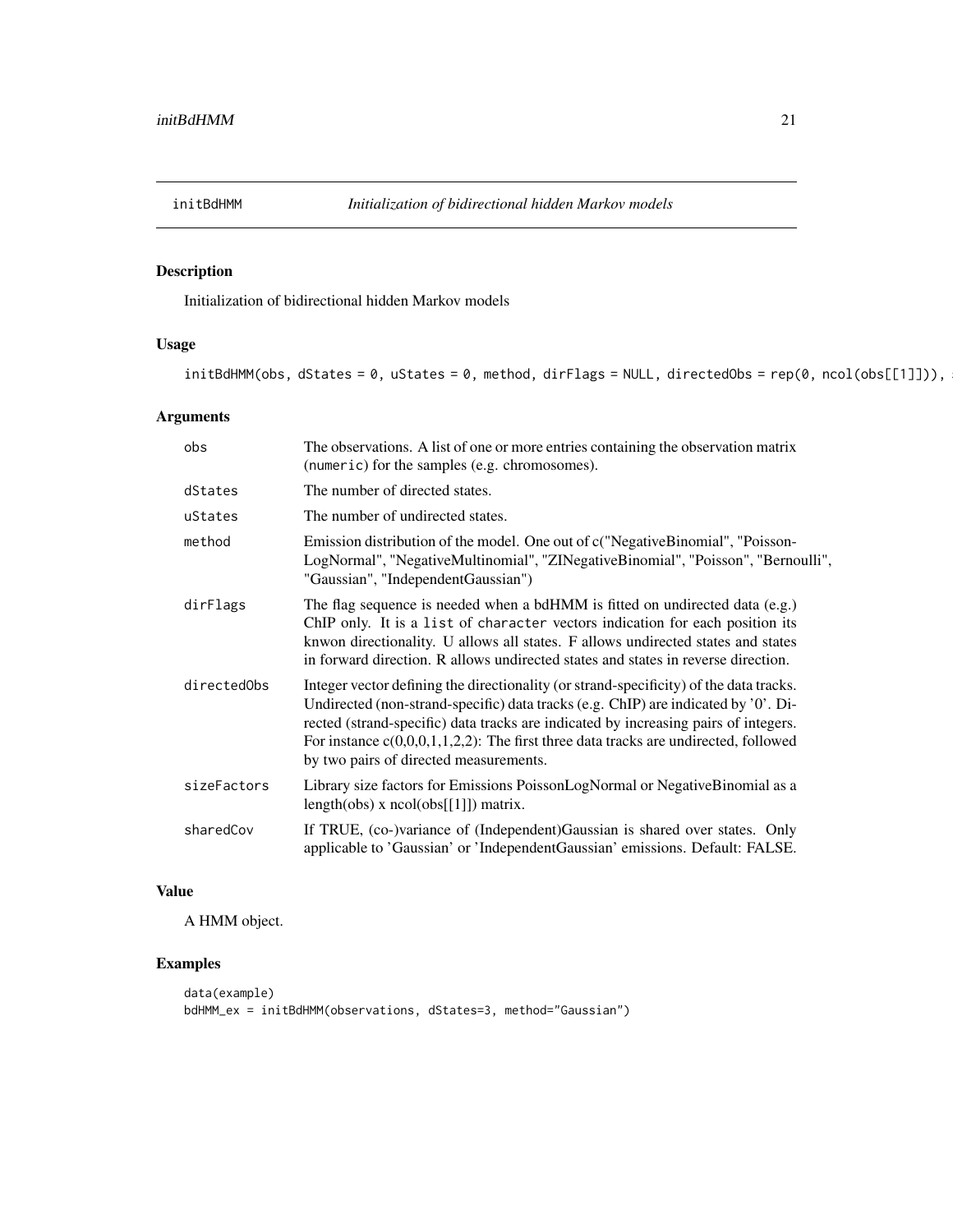<span id="page-21-0"></span>

Initialization of hidden Markov models

## Usage

```
initHMM(obs, nStates, method, sizeFactors = matrix(1, nrow = length(obs), ncol = ncol(obs[[1]])), share
```
#### Arguments

| obs         | The observations. A list of one or more entries containing the observation matrix<br>(numeric) for the samples (e.g. chromosomes).                                                                       |
|-------------|----------------------------------------------------------------------------------------------------------------------------------------------------------------------------------------------------------|
| nStates     | The number of states.                                                                                                                                                                                    |
| method      | Emission distribution of the model. One out of c("NegativeBinomial", "Poisson-<br>LogNormal", "NegativeMultinomial", "ZINegativeBinomial", "Poisson", "Bernoulli",<br>"Gaussian", "IndependentGaussian") |
| sizeFactors | Library size factors for Emissions PoissonLogNormal or Negative Binomial as a<br>$length(obs)$ x $ncol(obs[[1]])$ matrix.                                                                                |
| sharedCov   | If TRUE, (co-)variance of (Independent) Gaussian is shared over states. Only<br>applicable to 'Gaussian' or 'IndependentGaussian' emissions. Default: FALSE.                                             |

## Value

A HMM object.

## Examples

```
data(example)
hmm_ex = initHMM(observations, nStates=3, method="Gaussian")
```

|  | InitProb |  |
|--|----------|--|
|  |          |  |

Get initial state probabilities of a (bd)HMM

## Description

This function returns the initial state probabilities of a (bd)HMM.

## Usage

InitProb(hmm)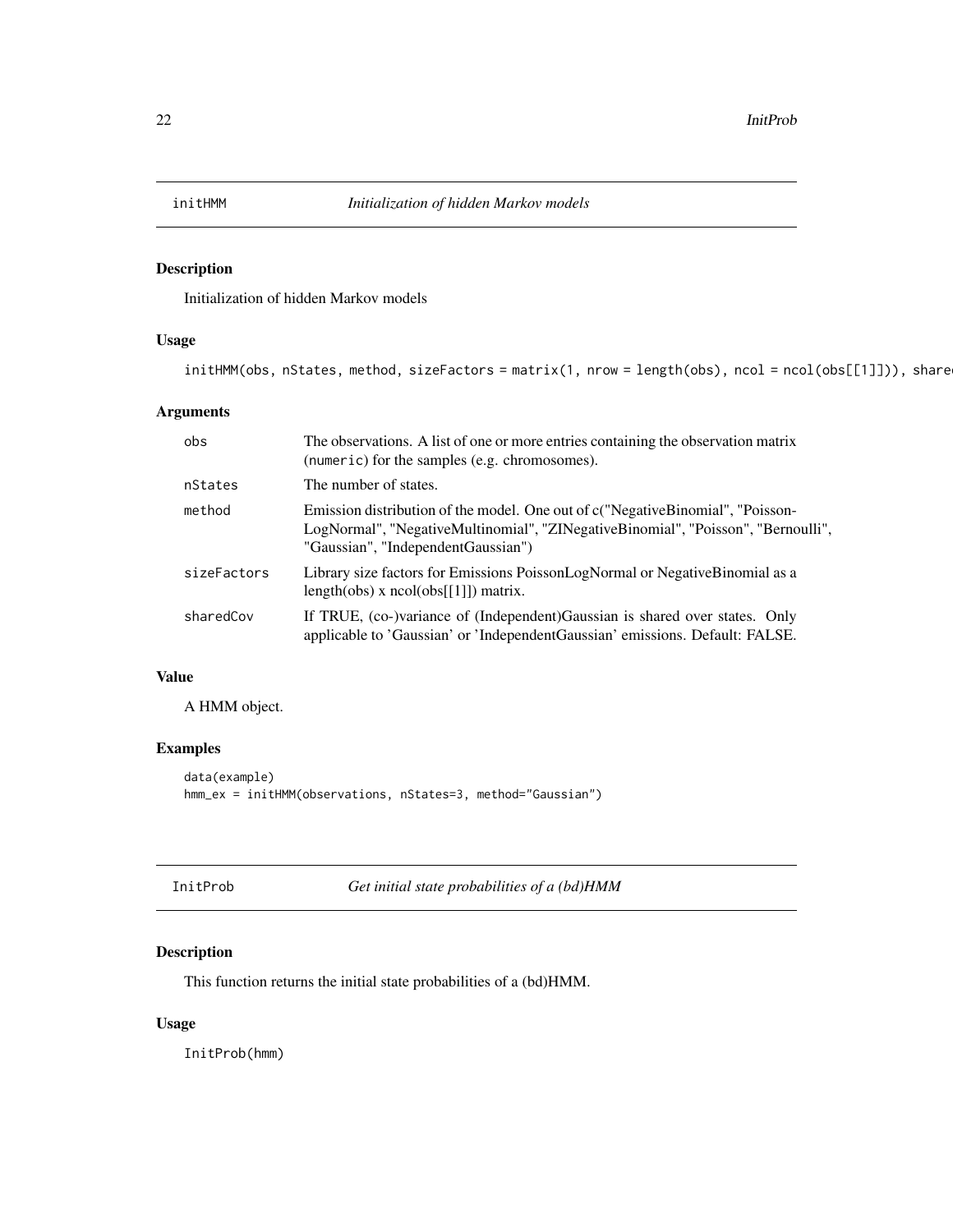#### <span id="page-22-0"></span>LogLik 23

#### Arguments

hmm An object of class HMM or bdHMM.

## Value

The initial state probabilities as a numeric vector.

## See Also

[HMM,](#page-17-1) [bdHMM](#page-3-1)

#### Examples

```
nStates = 5
means = list(4, 11, 4, 11, -1)Sigma = lapply(list(4,4,4,4,4), asmatrix)transMat = matrix(1/nStates, nrow=nStates, ncol=nStates)
initProb = rep(1/nStates, nStates)
hmm = HMM(initProb=initProb, transMat=transMat, emission=HMMEmission(type='Gaussian', parameters=list(mu=means,
InitProb(hmm)
```
LogLik *Get stateNames of a (bd)HMM*

## Description

This function returns the Log-Likelihood of a (bd)HMM.

## Usage

LogLik(hmm)

## Arguments

hmm An object of class HMM or bdHMM.

## Value

Log likelihood during model fitting.

```
data(example)
hmm_ex = initHMM(observations, nStates=3, method="Gaussian")
hmm_fitted = fitHMM(observations, hmm_ex)
LogLik(hmm_fitted)
```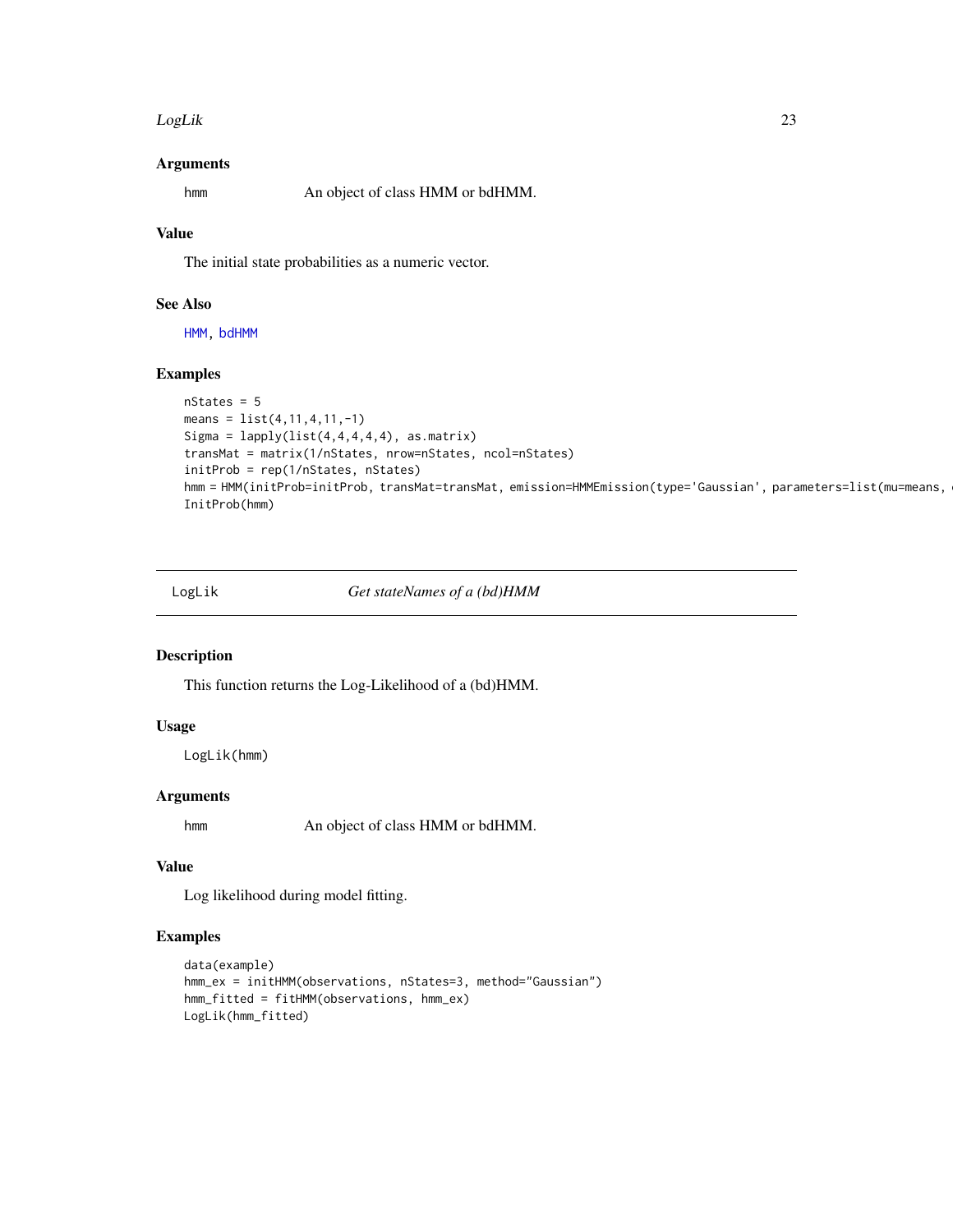<span id="page-23-0"></span>

Observation sequence for the 'example' data.

#### Author(s)

Benedikt Zacher, Julia Ertl, Julien Gagneur, Achim Tresch

| pilot.hg19 | Genomic positions of processed signal for the Roadmap Epigenomics |
|------------|-------------------------------------------------------------------|
|            | data set. Regions from the ENCODE pilot phase.                    |

## Description

Genomic positions of processed signal for the Roadmap Epigenomics data set. Regions from the ENCODE pilot phase.

## Author(s)

Benedikt Zacher, Julia Ertl, Julien Gagneur, Achim Tresch

runningMean *Smooth data with running mean*

## Description

Smooth data with running mean

#### Usage

```
runningMean(x, winHalfSize = 2)
```
## Arguments

| $\boldsymbol{\mathsf{x}}$ | A vector with the data.         |
|---------------------------|---------------------------------|
| winHalfSize               | The smoothing window half size. |

## Value

A vector containing the smoothed data.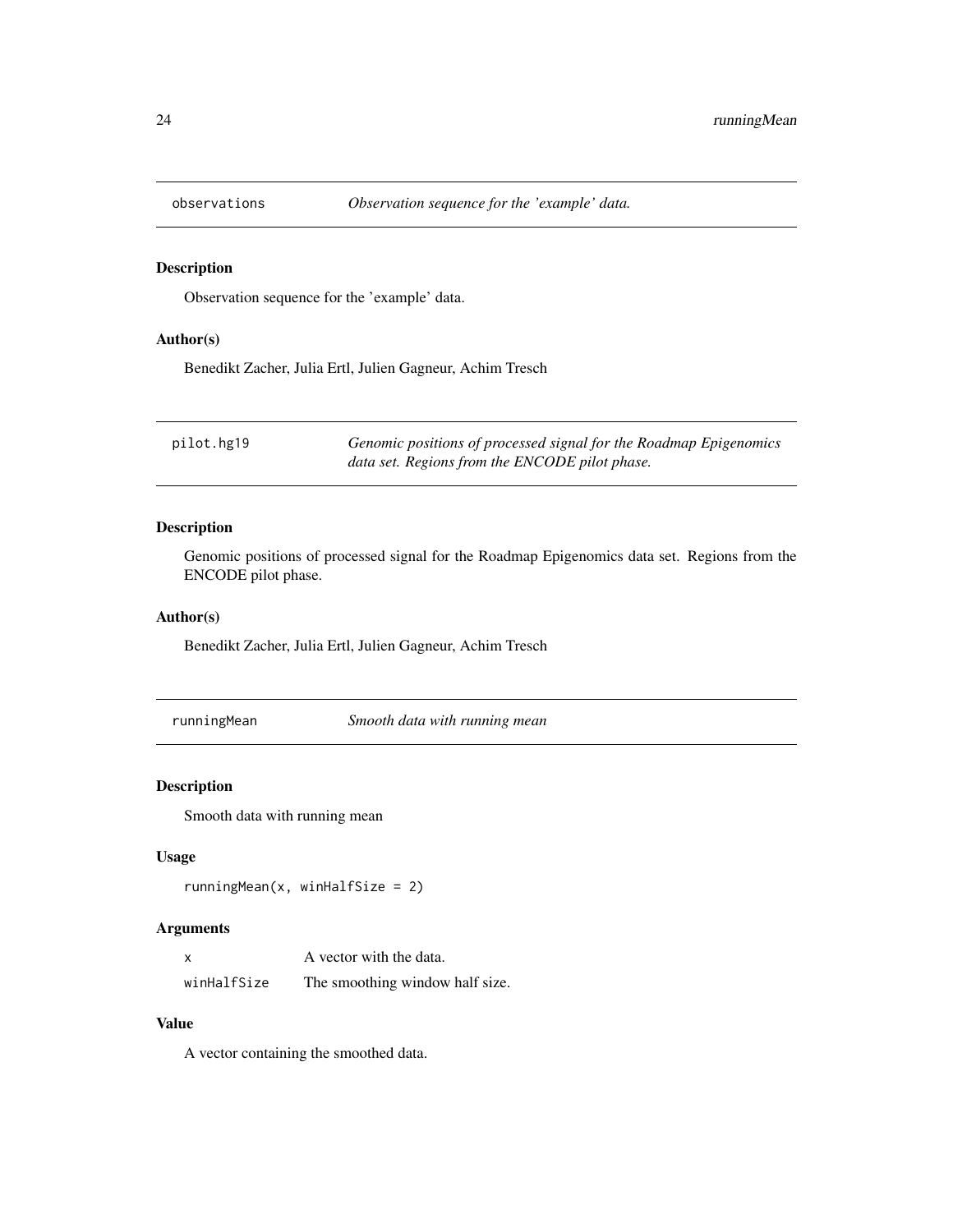#### <span id="page-24-0"></span>StateNames 25

## Examples

```
data(trainRegions)
celltypes = list("E123"=grep("E123", names(trainRegions)),
        "E116"=grep("E116", names(trainRegions)))
sizeFactors = getSizeFactors(trainRegions, celltypes)
sizeFactors
```
#### StateNames *Get stateNames of a (bd)HMM*

## Description

This function returns the names of states.

#### Usage

StateNames(hmm)

#### Arguments

hmm An object of class HMM or bdHMM.

## Value

A character vector

```
nStates = 5
means = list(4, 11, 4, 11, -1)Sigma = lapply(list(4,4,4,4,4), asmatrix)transMat = matrix(1/nStates, nrow=nStates, ncol=nStates)
initProb = rep(1/nStates, nStates)
hmm = HMM(stateNames=as.character(1:5), initProb=initProb, transMat=transMat, emission=HMMEmission(type='Gaussia
StateNames(hmm)
```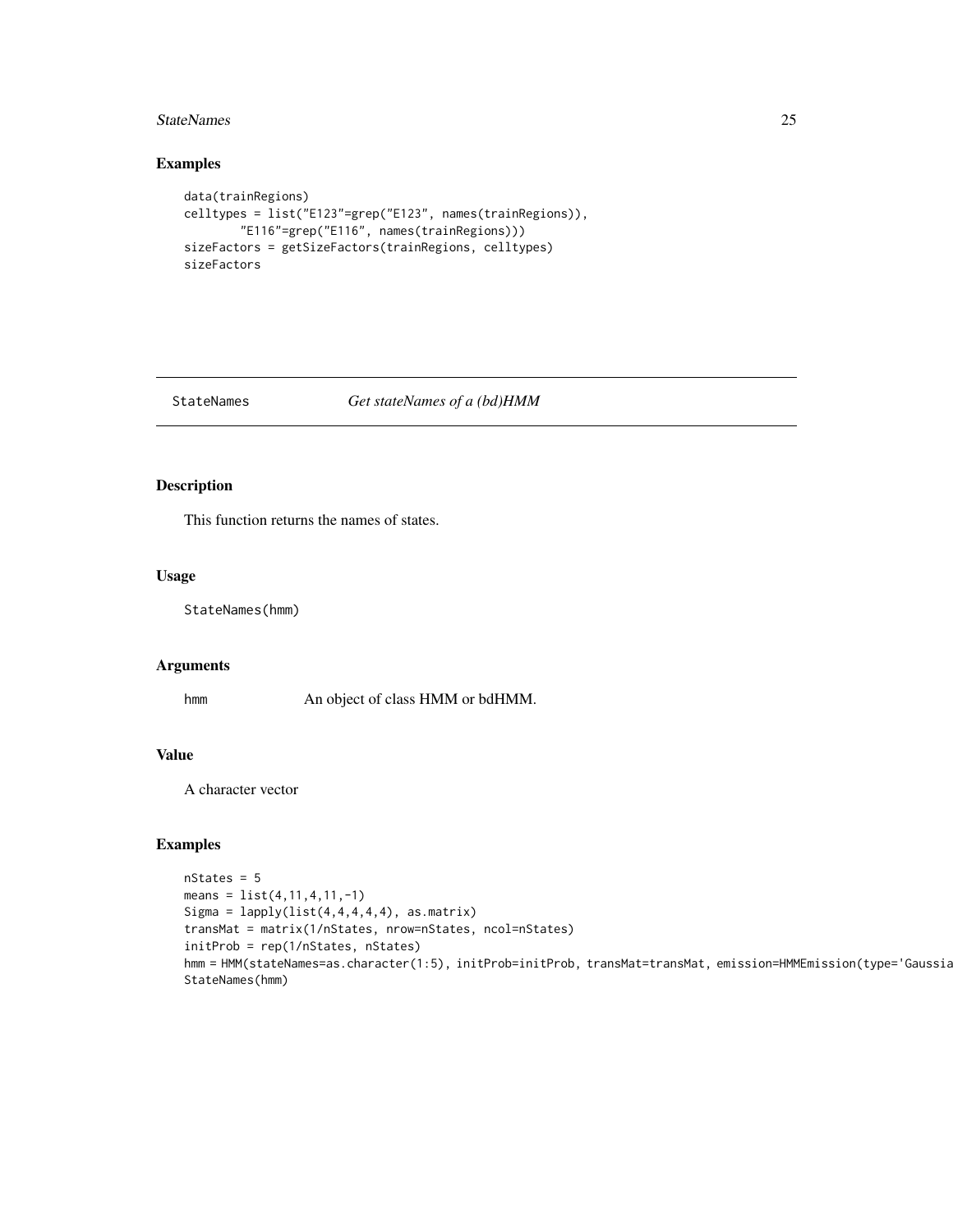<span id="page-25-0"></span>trainRegions *Training regions for the Roadmap Epigenomics data set. Three EN-CODE pilot regions with data from two cell lines.*

## Description

Training regions for the Roadmap Epigenomics data set. Three ENCODE pilot regions with data from two cell lines.

#### Author(s)

Benedikt Zacher, Julia Ertl, Julien Gagneur, Achim Tresch

Transitions *Get transitions of a (bd)HMM*

## Description

This function returns the transition matrix of a (bd)HMM.

## Usage

Transitions(hmm)

#### Arguments

hmm An object of class HMM or bdHMM.

#### Value

The transitions as a nStates x nStates matrix.

#### See Also

[HMM,](#page-17-1) [bdHMM](#page-3-1)

```
nStates = 5
means = list(4, 11, 4, 11, -1)Sigma = lapply(list(4,4,4,4,4), as.matrix)
transMat = matrix(1/nStates, nrow=nStates, ncol=nStates)
initProb = rep(1/nStates, nStates)
hmm = HMM(initProb=initProb, transMat=transMat, emission=HMMEmission(type='Gaussian', parameters=list(mu=means,
Transitions(hmm)
```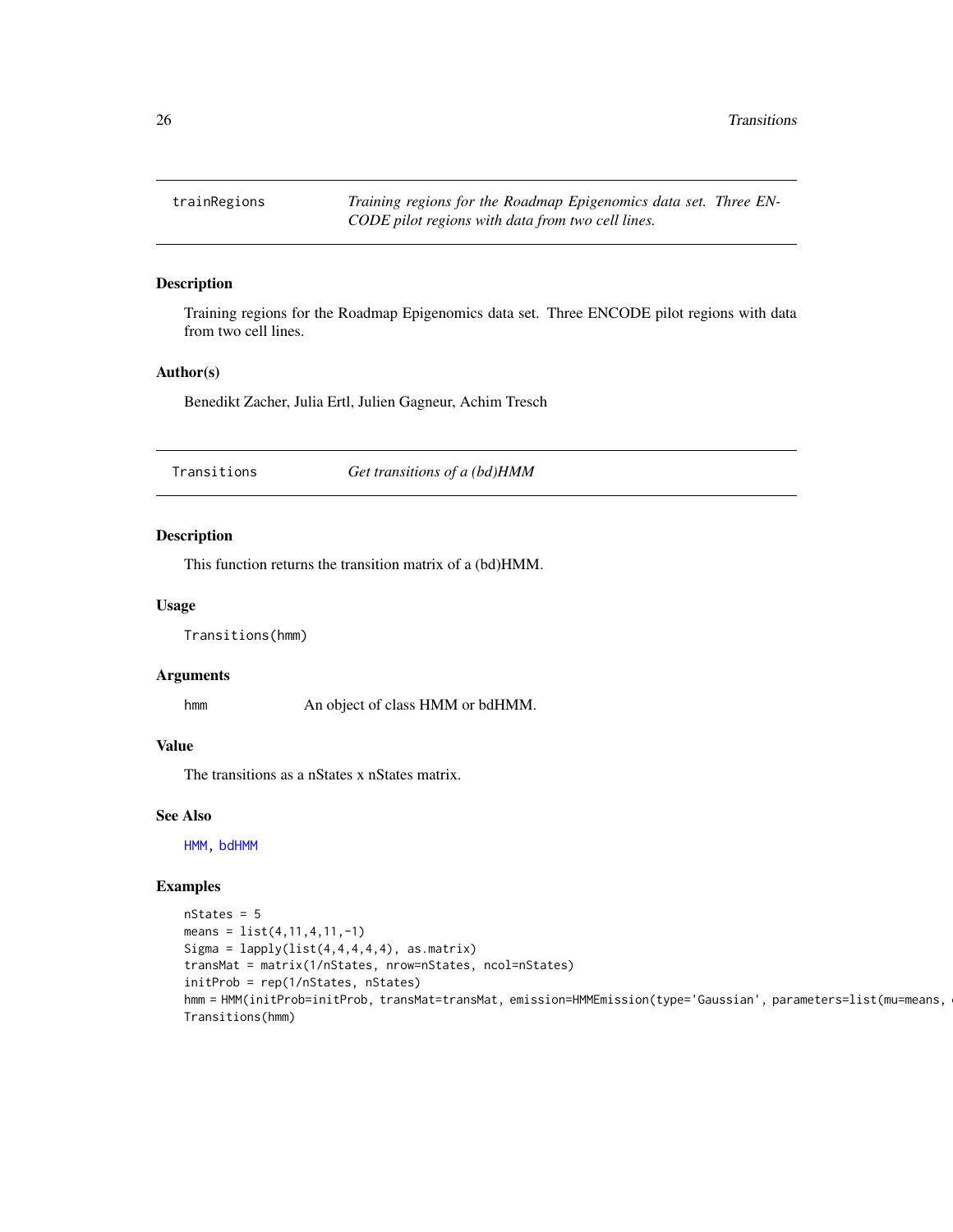<span id="page-26-0"></span>

UCSC gene annotation for the Roadmap Epigenomics data set.

#### Author(s)

Benedikt Zacher, Julia Ertl, Julien Gagneur, Achim Tresch

viterbi2GRanges *Convert the viterbi path to a GRanges object*

## Description

Convert the viterbi path to a GRanges object

## Usage

viterbi2GRanges(viterbi, regions, binSize)

#### Arguments

| viterbi | A list containing the viterbi paths as factors. The output from get Viterbi. |
|---------|------------------------------------------------------------------------------|
| regions | GRanges object of the regions (e.g. chromosomes) stored in the viterbi path. |
| binSize | The bin size of the viterbi path.                                            |

## Value

The viterbi path as GRanges object.

```
library(GenomicRanges)
data(yeastTF_databychrom_ex)
dStates = 6dirobs = as.integer(c(rep(\theta,1\theta), 1, 1))
bdhmm_gauss = initBdHMM(yeastTF_databychrom_ex, dStates = dStates, method ="Gaussian", directedObs=dirobs)
bdhmm_fitted_gauss = fitHMM(yeastTF_databychrom_ex, bdhmm_gauss)
viterbi_bdhmm_gauss = getViterbi(bdhmm_fitted_gauss, yeastTF_databychrom_ex)
yeastGRanges = GRanges(IRanges(start=1214616, end=1225008), seqnames="chrIV")
names(viterbi_bdhmm_gauss) = "chrIV"
viterbi_bdhmm_gauss_gr = viterbi2GRanges(viterbi_bdhmm_gauss, yeastGRanges, 8)
```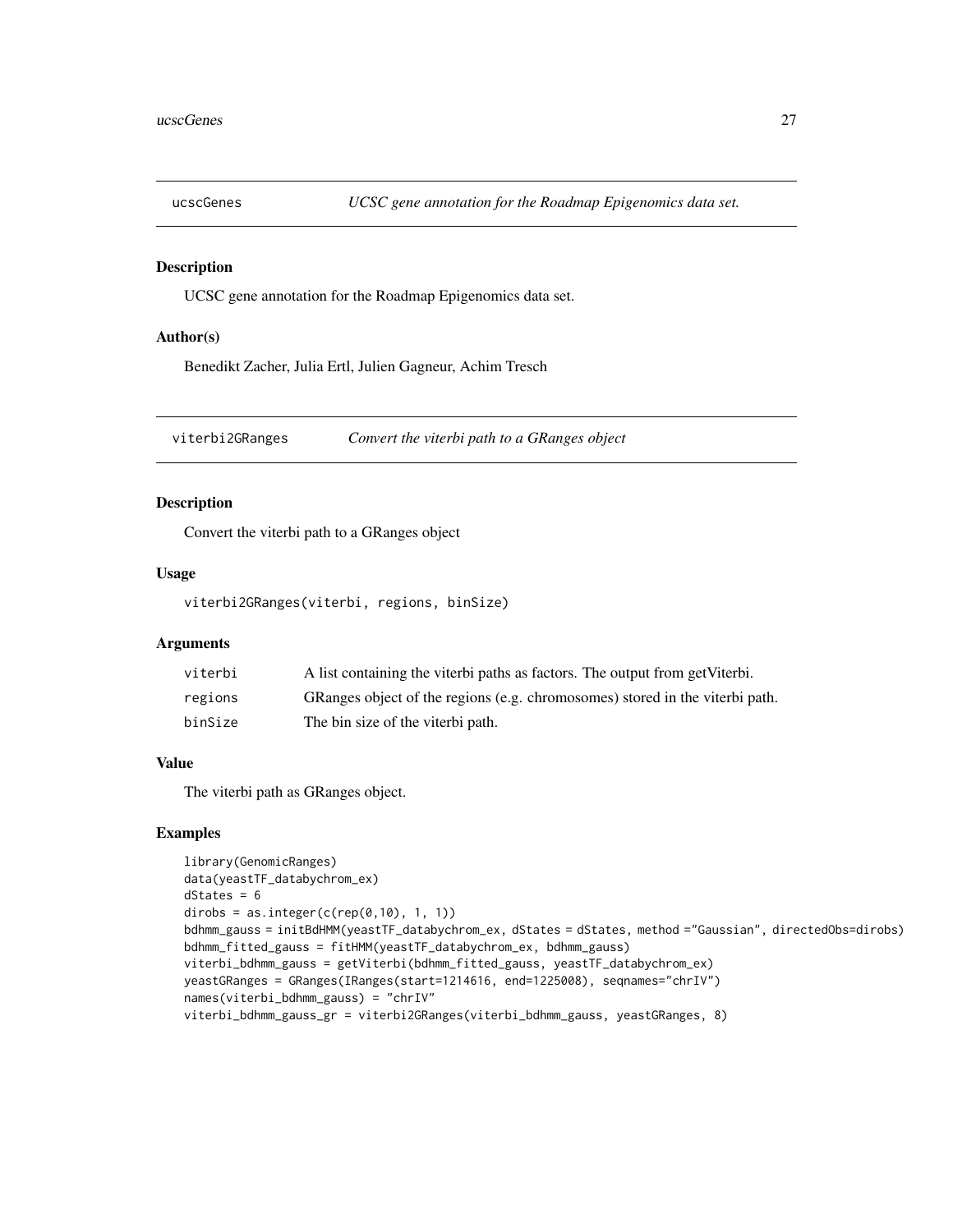<span id="page-27-0"></span>

Convert state segmentation for plotting with Gviz

## Usage

```
viterbi2Gviz(viterbi, chrom, gen, from, to, statecols, col = NULL)
```
## Arguments

| A list containing the viterbi paths as factors. The output from get Viterbi. |
|------------------------------------------------------------------------------|
| The chromosome/sequence if to convert.                                       |
| The geome id, e.g. hg19, hg38 for human.                                     |
| Genomic start poistion.                                                      |
| Genomic end poistion.                                                        |
| Named vector with state colors.                                              |
| Background color.                                                            |
|                                                                              |

#### Value

A list containing the viterbi path converted to Gviz objects for plotting.

yeastTF\_databychrom\_ex

*Processed ChIP-on-chip data for yeast TF example*

## Description

Processed ChIP-on-chip data for yeast TF example

## Author(s)

Benedikt Zacher, Julia Ertl, Julien Gagneur, Achim Tresch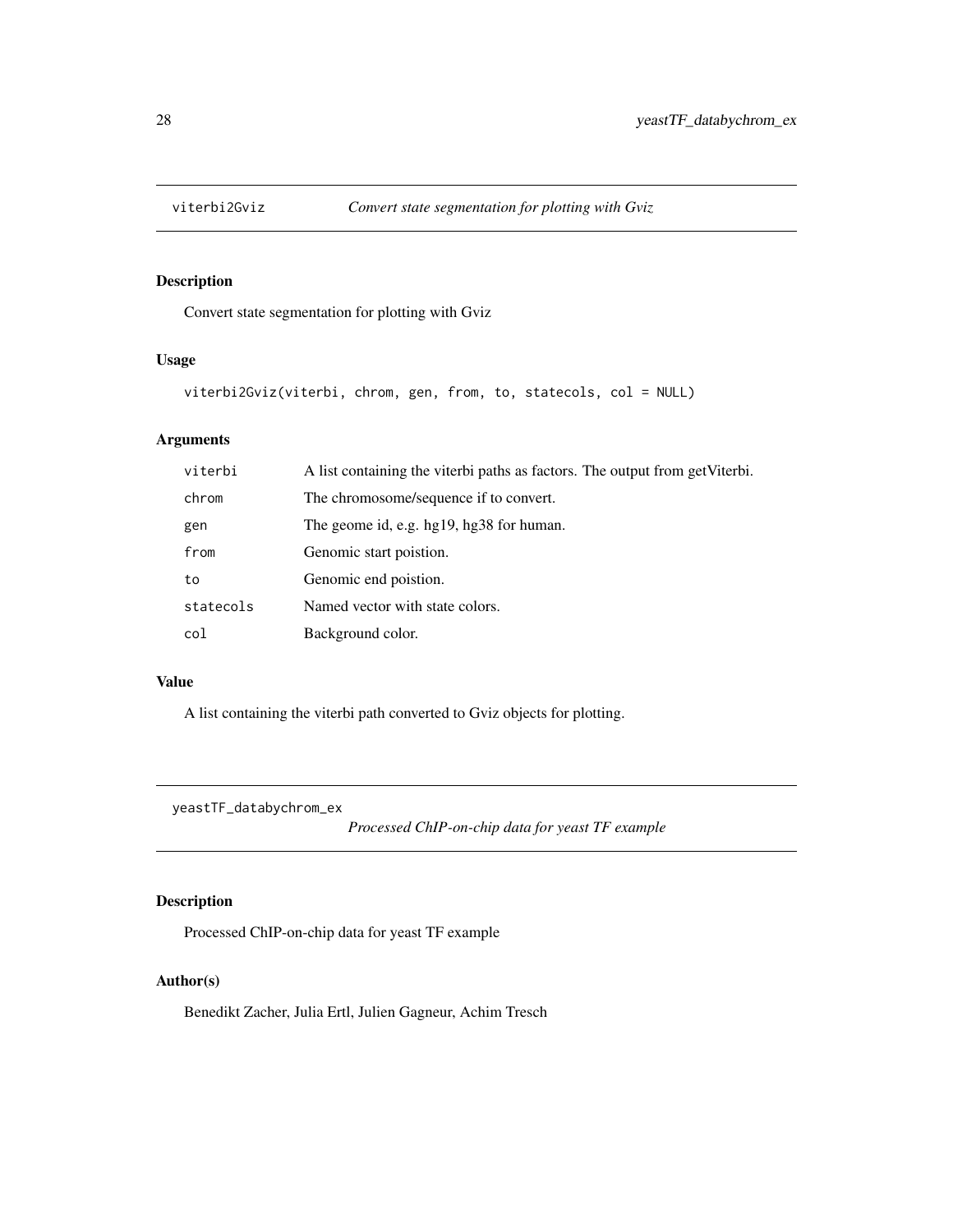<span id="page-28-0"></span>yeastTF\_SGDGenes *SGD annotation for the yeast TF example*

## Description

SGD annotation for the yeast TF example

## Author(s)

Benedikt Zacher, Julia Ertl, Julien Gagneur, Achim Tresch

[,bdHMM,ANY,ANY,ANY-method

*extract parts of bdHMM*

## Description

extract parts of bdHMM

#### Usage

## S4 method for signature 'bdHMM,ANY,ANY,ANY'  $x[i, j, ..., drop = "missing"]$ 

## Arguments

| X    | A bidirectional hidden Markov model. |
|------|--------------------------------------|
|      | State ids to extract.                |
| E.   | Emissions to extract.                |
|      |                                      |
| drop |                                      |

## Value

Extract parts of bdHMM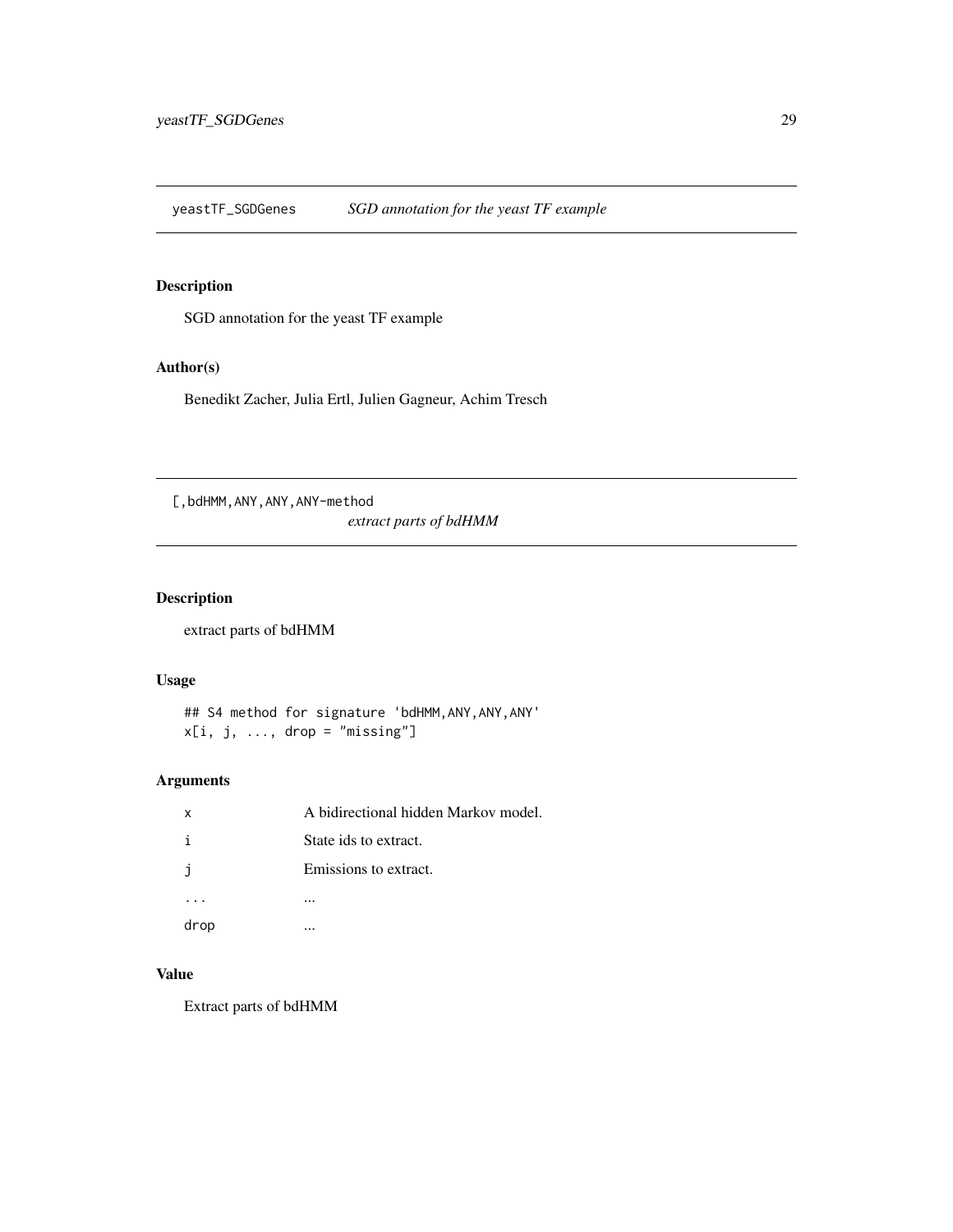<span id="page-29-0"></span>[,HMM,ANY,ANY,ANY-method

*extract parts of HMM*

## Description

extract parts of HMM

## Usage

## S4 method for signature 'HMM,ANY,ANY,ANY'  $x[i, j, ..., drop = "missing"]$ 

## Arguments

| X    | A hidden Markov model. |
|------|------------------------|
| i    | State ids to extract.  |
| -i   | Emissions to extract.  |
|      |                        |
| drop |                        |

## Value

extract parts of HMM